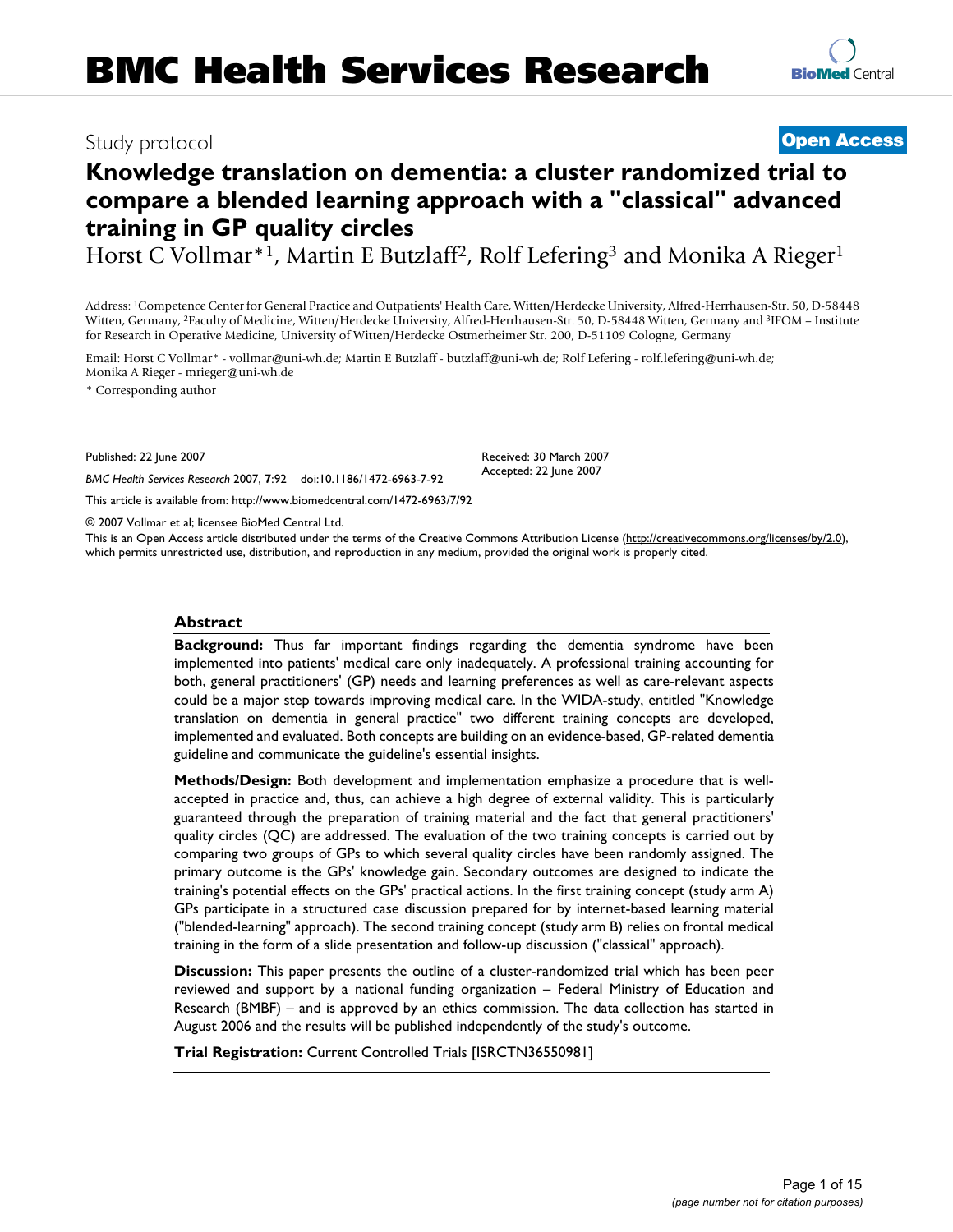# **Background**

Dementia is a highly prevalent syndrome in industrial nations. In Germany, due to demographic developments, an increase of dementia patients can be expected. According to estimations, only 20% of all persons with dementia are adequately treated in Germany [1-4]. It seems that shortcomings in professional education and training, particularly among general practitioners (GPs) are one of the reasons for this deficiency in medical care [2-5]. Findings indicate that GPs frequently feel awkward about having to communicate with patients and their relatives about diagnosis "dementia" and therefore do not make a serious attempt at diagnosis [6-9]. In order to overcome these barriers, it is necessary to develop and evaluate appropriate instruments suited to sustainable supporting GPs' knowledge and competence in dealing with the dementia syndrome and therefore to improving medical care.

For this purpose, two training concepts have been developed in the WIDA-study which will be implemented in GP quality circles:

1. In study concept A, GPs participate in a structured case discussion in the context of quality circles. The structured discussion is prepared by the GPs in advance via internetbased learning material ("blended-learning" approach).

2. In study concept B, participants are instructed in a classical way with an oral presentation. A structured discussion of the subject matters follows the presentation of the instructor ("classical" approach).

Both training concepts communicate the essential points of an evidence-based guideline on diagnosis and treatment of dementia focusing on GPs. The effects of the two concepts are compared in a cluster randomized controlled study. In addition possible barriers of implementation will be identified.

# *Dementia*

The term *dementia* describes an etiologically heterogeneous clinical syndrome characterized by the loss of intellectual and mnestic abilities. Depending on etiology, dementia-related syndromes can be found in any stage of life. However, they generally show a continuously increasing prevalence in the 60+ age groups. While for those aged 65–69 incidence is below 2%, there is a rise to a 10–17% incidence for those aged 80–84; for those over 90 the incidence reaches 30% [10].

The most frequently occurring dementia-related forms are

• the so-called *degenerative forms*, particularly dementias of the Alzheimer's type,

• followed by *vascular dementias* due to ischemically caused destruction of brain tissue and

• *mixed degenerative-vascular forms* of dementia.

Alzheimer's dementia tends to display no physical or neurological symptoms in the first years. Cognitive malfunctions generally manifest themselves in the form of a progressive reduction of short-term memory, orientation ability and word-finding difficulties. Complex daily tasks can no longer be accomplished. Typically, there is a creeping onset of the disease, which initially proceeds slowly. The intermediary stage is characterized by a disfunctioning of the long-term memory and the patients' ability to think clearly. Patients are no longer able to work in their vocation and cannot manage their household. Apart from this, non-cognitive disorders such as agitation, irritability, emotional instability or aggression, and even apathy and depression can occur. Moreover, a urinary incontinence (aconuresis) can frequently be detected. The late stage of Alzheimer's disease is characterized by profound intellectual degeneration and comprehensive need for nursing care due to symptoms such as complete urinary and anal incontinence, impaired movement, inability to control posture, cerebral convulsions, and swallowing disfunctionality. Dementia patients normally spend the late stages of the disease in a nursing home.

Further facts about the dementia syndrome:

• Presently there are about one million persons suffering from dementia in Germany [5,11,12]; among them approximately 700,000 suffer from Alzheimer's disease [11,12]. More than 200,000 new cases of dementia are reported each year, 125,000 of which can be attributed to Alzheimer's disease. Projections which consider demographic developments predict that the number of dementia patients will increase to more than 2 millions by 2050 in Germany [11,12].

• As a general rule, dementia displays a chronically progressive development: beginning with the first diseaserelated symptoms, the average survival period is eight to nine years. According to more recent studies, the median survival time following clinical diagnosis is 4.2 years for men and 5.7 years for women [13,14]. A Canadian study even indicates a median survival time of just 3.3 years after clinical diagnosis [15].

• Dementia has far-reaching consequences for both the patient and his or her relatives: Apart from the loss of autonomy and an increasing need for nursing care, dementia patients frequently suffer from malnutrition or undernourishment and an increased susceptibility to infection. Persons with dementia also display a greater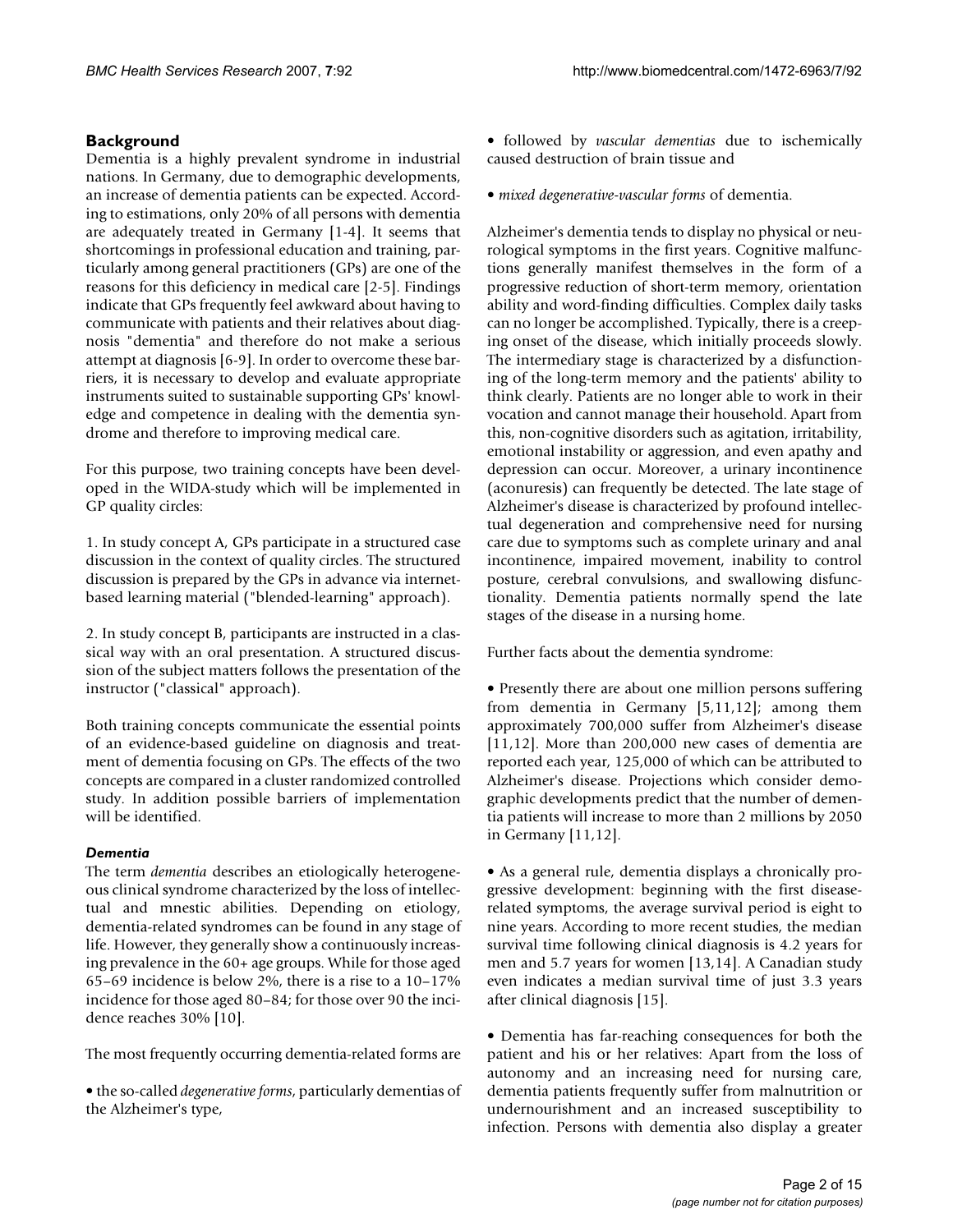risk of contracting pneumonia, seizure disorders, or pressure ulcers [5,16]. Furthermore, there is a heightened risk of accident as well as an increased risk of becoming a victim of crime [5].

• In most cases, negative consequences for the social environment surface quite rapidly; caregivers and relatives of persons with dementia often suffer from a high degree of physical and mental stress [5,17].

• Dementia is one of the most costly diseases [17,18]. There are only a few current studies on the costs of dementia treatment in Germany. However, their results are comparable to those found in international studies [11,18]. For the year 2002, the Federal Office of Statistics assumed that costs amounted to as much as  $\mathcal{C}$  5.6 (\$7.3) billion, with 60% of the total costs incurred for in-patient or partially stationary care [19].

• There are many reasons for the above-mentioned problems in the treatment of dementia. [2,5,20]:

- Either the acknowledgement of dementia is considered taboo or dementia is classified as a form of aging.

- Knowledge of diagnostic procedures and adequate treatment is deficient.

- Diagnosis mostly occurs in the advanced stages of the disease.

- Many nursing homes are not prepared to treat individuals with dementia and/or have a shortage of staff.

- People with dementia naturally have a hard time articulating their discomfort and wishes.

- A comprehensive therapeutic approach does not exist.

- Newly-developed drugs are too expensive (limited health care budgets); the effectiveness is controversially judged and therefore they are only reservedly prescribed.

- *Further education and training programs in the medical profession are inadequate*.

# *Perspective of General Practice*

Dementia is a syndrome that typically occurs in general medicine even though the setting of general practice is only rarely considered in the literature [6-9,21-33]. Wagner and Abholz stated:" The medical and psychosocial care of people with dementia lies largely in the hands of GPs. The GP knows the patient, his or her relatives, and the social setting. Therefore, s/he is in the best position to notice even slight changes of intellectual performance"[7]. The same publication points out that GPs – due to the lack of therapeutic consequences – do not seriously wish to diagnose the illness. Moreover, there is evidence that GPs feel awkward about having to talk with patients about such an emotionally charged diagnosis [6-8,33]. A study carried out in Wales and England with more than 1,000 GPs found that only 52% of all respondents considered early diagnosis to be useful [34]. A 1992 Australian study observed only marginal knowledge of dementia on the part of primary care practitioners [35]. In Germany, GPs frequently diagnose dementia only when the need of nursing care already exists [36].

A summary of various studies shows that GPs either lack knowledge and professional skills in the treatment of dementia or do not make use of their existing knowledge when treating their patients.

# *Guidelines*

Field and Lohr define clinical practice guidelines (CPGs) as "systematically developed decision support regarding the adequate medical *modus operandi* for special healthrelated problems"[37]. Moreover, the following aspects are relevant [38]:

• Guidelines present the consensus reached by several experts from diverse faculties and working groups on certain medical approaches (if possible by considering the patients' view).

• Guidelines are scientifically founded recommendations for action.

• Methodological instruments for creating guidelines are (among others): consensus conferences, Delphi analyses, therapeutic studies, and meta-analyses.

• Guidelines are orientation aids in the sense of "guidelines for action and decision making". In some cases divergence from the guideline is possible or even essential.

• Guidelines are regularly checked and updated if necessary.

Evidence-based medical guidelines are considered to be the central implementation tool for evidence-based medicine (EbM). In this capacity they can also serve as a basis for further professional education and training [39-43]. Various strategies for implementing guidelines, including electronic guidelines, have been evaluated [44,45,80]. However, no strategies have been identified which, in all circumstances, will result in a successful implementation of new knowledge or in the desired behavioral changes [46,47]. A Health Technology Report (HTA) published in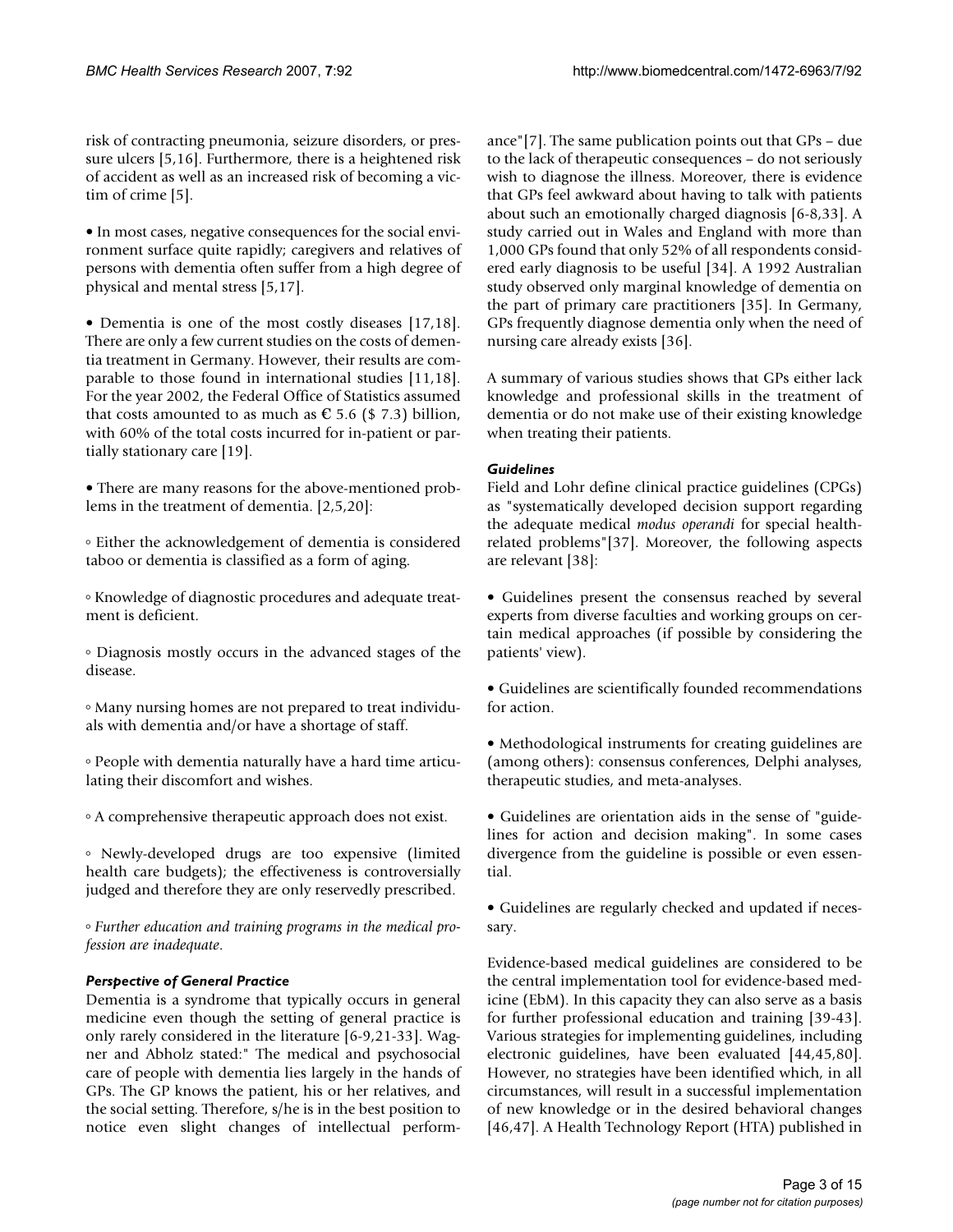2004 states that " [...] despite 30 years of research in this area, we still lack a robust generalisable evidence base to inform decisions about strategies to promote the introduction of guidelines or other evidence-based messages into practice" [48].

# *Continuing medical education and knowledge translation*

The German Society for General and Family Medicine (DEGAM) has identified general deficits in the professional training of GPs. A statement stresses: "From the point of view of general practitioners, the current situation in the field of further education is a discontenting one, characterized by outdated didactical methods, insufficient consideration of individual learning requirements, and an overemphasized focus on specialized disciplines as well as on the interests of the pharmaceutical industry" [49]. Worldwide there are efforts to improve the further education of GPs. Studies indicate that roughly one third of all changes in clinical practice are related to further education and training [50]. In this regard, a shift from "continuing medical education (CME)" to "continuing professional development (CPD)" can be detected [51- 55]. Professional development is characterized by methodological variety and a diverse curriculum which attempts to consider the various preferences and types of learning. The methods also include the formative or summative assessment of acquired competences. "Standalone" CME programs seem to be less successful than programs with multi-modal interventions [47,56-58].

The "new media" are clearly gaining relevance within standard curricula. Electronic programs are being used for knowledge translation as well as knowledge assessment [59-63]. Data suggest that online-training may even result in a change of the GPs' behavior [62,64]. Problem-oriented learning via internet may also provide another promising option [65]. If students are accustomed to this form of learning, positive experiences made during the university education may be transferred to continuing education [66-68].

"Blended learning", which blends the features of classical or ex-cathedra teaching with those of e-learning, marks the threshold to a new concept of further education in the field of medicine [60,66,69,70]. "Blended learning is based on the recognition that a learning system based purely on electronic learning can only offer limited efficiency. Therefore blended learning combines e-learning with standard teaching methods or, rather, various teaching/learning media. Course content is conveyed face-toface as well as via WBT (web based training), CD-Rom or print media. Learners are not bound to a specific medium. Instead they have the option of choosing a medium with suits their individual learning preferences. Thus blended learning involves the merging of e-learning/teaching with

classical forms of learning/teaching, with the goal of providing an optimal overall concept" [71].

Strategies for applying the relatively new tools of e-learning to medicine have yet to be developed [46]. In order to do so, the needs of the users should first be analyzed. In addition, it should also be clarified what they want to learn and how they want to learn [8,38]. Suitable instruments need to be developed for this purpose. Only then we will be able to develop efficient (online) CME and CPD programs that implement sustainable, evidencebased guidelines respectively new knowledge and lead to an improvement of medical care. In this respect, a large need for research has been identified.

As a first step, it is important to clarify how doctors learn and make sure that their knowledge and skills are up-todate. The following questions serve to determine this [40]:

(1) "Which educational interventions work in which situations?"

(2) "What factors promote the adoption of guidelines?"

(3) "Which factors inhibit their adoption?" (Authors note: barrier analysis)

(4) "What type of physician learning happens at what stages?"

The goal of the WIDA study is to compare the blendedlearning concept with conventional training methods in order to assess whether the new concept can lead to an improved knowledge translation of dementia-related methods of diagnosis and treatment.

# *Study goals*

WIDA seeks to achieve the following goals:

• Creation of two different training concepts for transferring evidence-based knowledge on dementia to participants of GP quality circles (randomization on the level of the quality circles)

• Testing of contents and didactic materials with a large number of GPs in terms of knowledge gain and (to some extent) behavior-related changes

• Identification and description of

- content-related barriers, for example GPs' reluctance to deal with the dementia syndrome

- technical barriers, for example the chosen media or elearning tools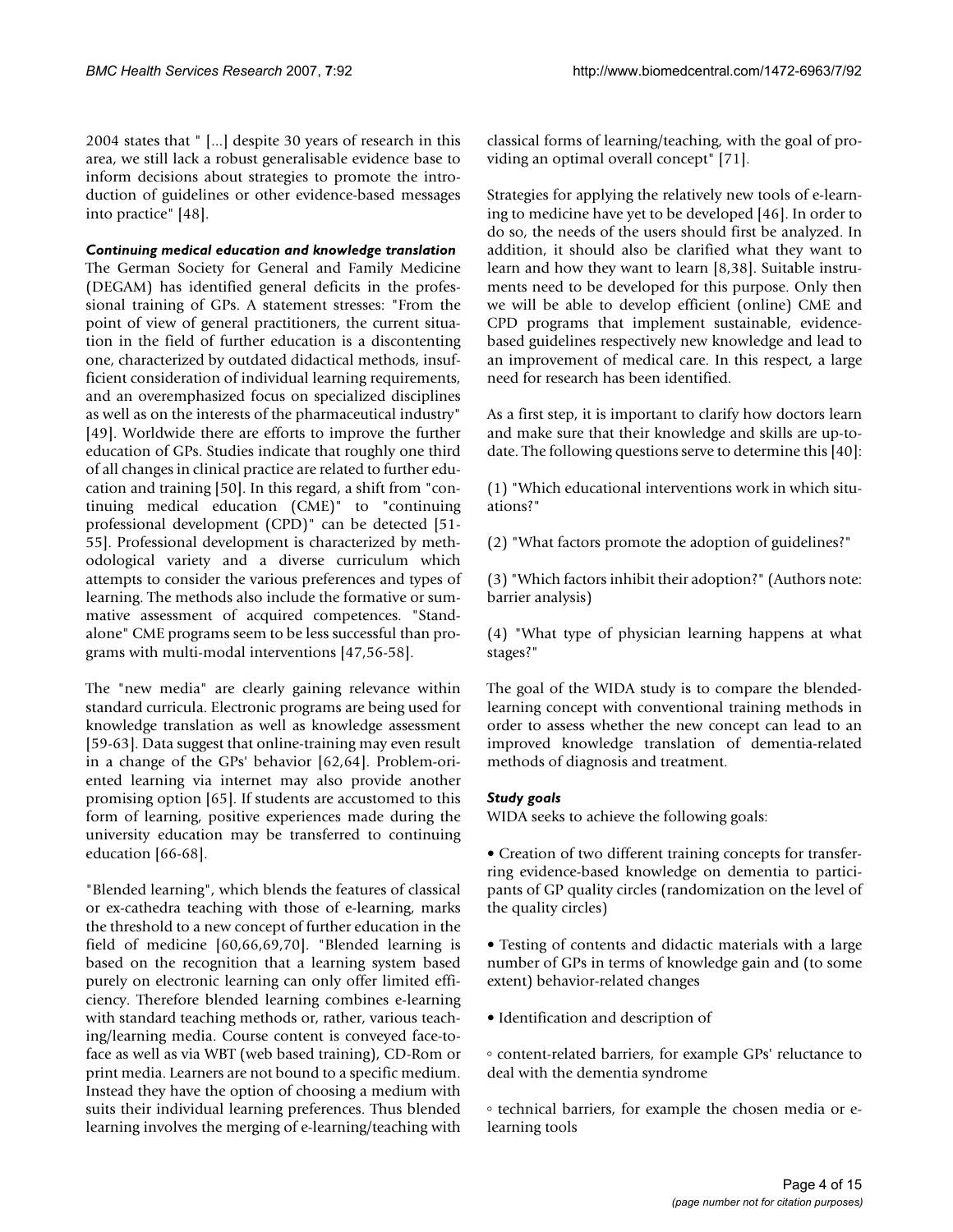The study results provide insights into how GPs can best be trained in an evidence-based and decentralized way.

# **Methods/Design**

The study involves a comparison of two dementia-related training concepts:

• Concept A consists of a structured case discussion study within the GPs' quality circle, moderated by a trainer. Participants are required to prepare independently beforehand by attending e-training sessions at a designated Internet site ("blended-learning" approach). Training "reminders" are regularly sent to increase the GPs' motivation.

• Concept B consists of a conventional face-to-face training in the GPs' quality circle with the same structured case discussion as in concept A ("classical" approach).

In order to detect possible changes in the general conditions (e.g. new guidelines of the health insurances, new financial regulations for GPs), the study also includes a control group consisting of other GPs who are given a print out of the dementia guidelines only.

# **Hypotheses**

It is assumed that the knowledge gain (KG) between  $t_0$ and  $t_1$  will be higher in concept A ("blended-learning" approach) than in concept B. However this hypothesis will be tested in a two-sided manner ("classical" approach).

# *Primary and secondary outcomes of the WIDA trial*

The study's primary outcome is to compare the effectiveness of two different types of interventions, with the goal of determining whether one of these concepts leads to more effective transfer of knowledge than the other.

Secondary outcome involve

- possible changes in the behavior of GPs after intervention
- utilization or non-utilization of e-learning tools (barrier analysis)
- the acceptance of new learning tools and methods in GPs' quality circles

# *Selection of outcomes*

Primary outcome is the knowledge gain between pre- and post-testing in the comparison of the two groups, assessed via two standardized questionnaires circulated at times  $t_0$ (before the training) and  $t_1$  (after the training).

Secondary outcomes regard both general knowledge gain  $(t_1$  and  $t_2$ ) and a comparison of the two groups at time  $t_2$ . Possible behavioral changes on the part of GPs are ascertained with the help of four parameters taken from a sample of participants  $(t_2)$  [4]. The information will be gleaned from the IT systems used in the GPs' offices:

• parameter 1: frequency of dementia screenings by psychometrical testing procedures in the medical practice, determined through EBM figures (EBM = *Einheitlicher Bewertungsmaßstab* = standardized assessment factor), stored in the accounting file

• parameter 2: frequency of diagnosis "dementia", determined through ICD codes

• parameter 3: frequency of prescription of selected antidementives (cholinesterase inhibitors, Memantine, Piracetam, Ginkgo-biloba compounds),

• parameter 4: characteristics of GPs' treatment, determined via EBM figures

Further steps are

• to assess use or non-use of additional e-learning tools in study arm A, measured via questionnaires at  $t_1$  and  $t_2$ 

• to qualitatively analyze discussions in the quality circles

• to qualitatively analyze interviews carried out in a sample group of participants from both training approaches.

# *Schedule for training and evaluation*

A time period of three to six months is scheduled for recruiting GP quality circles and for attending two consecutive QC meetings ( $t_0$  and  $t_1$ ) (figure 1). Evaluation at time t<sub>2</sub> is scheduled six months or two quarters ( $\pm$  4 weeks) after the face-to-face training on dementia  $(t_1)$ . The evaluation and results can therefore be expected by late 2007.

# *Specification of research questions*

#### *Study population and selection criteria*

The planned training primarily addresses general practitioners, physicians, and specialists for internal medicine also working as GPs. Therefore, the WIDA study should orient its setting to the GP's environment as closely as possible. Quality circles will be recruited either by a letter to QC moderators signed by the head of the study or through personal contact. The plan is to recruit 174 GPs in approximately 20 quality circles in North-Rhine Westphalia (see estimation of number of cases). Willingness to participate is considered a prerequisite for participation. In the event that not enough GPs can be recruited, the search will be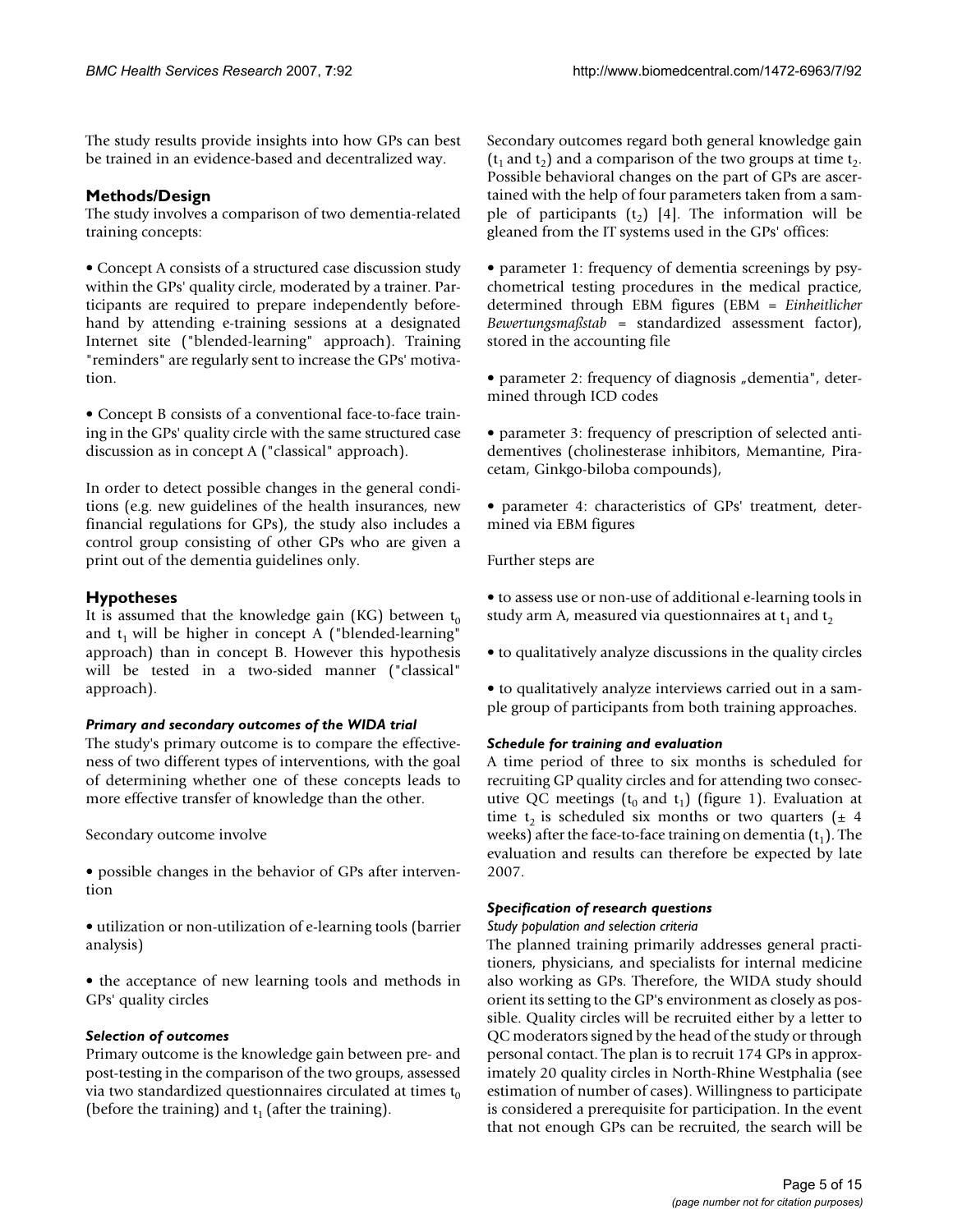

Flow chart training and evaluation.

Figure 1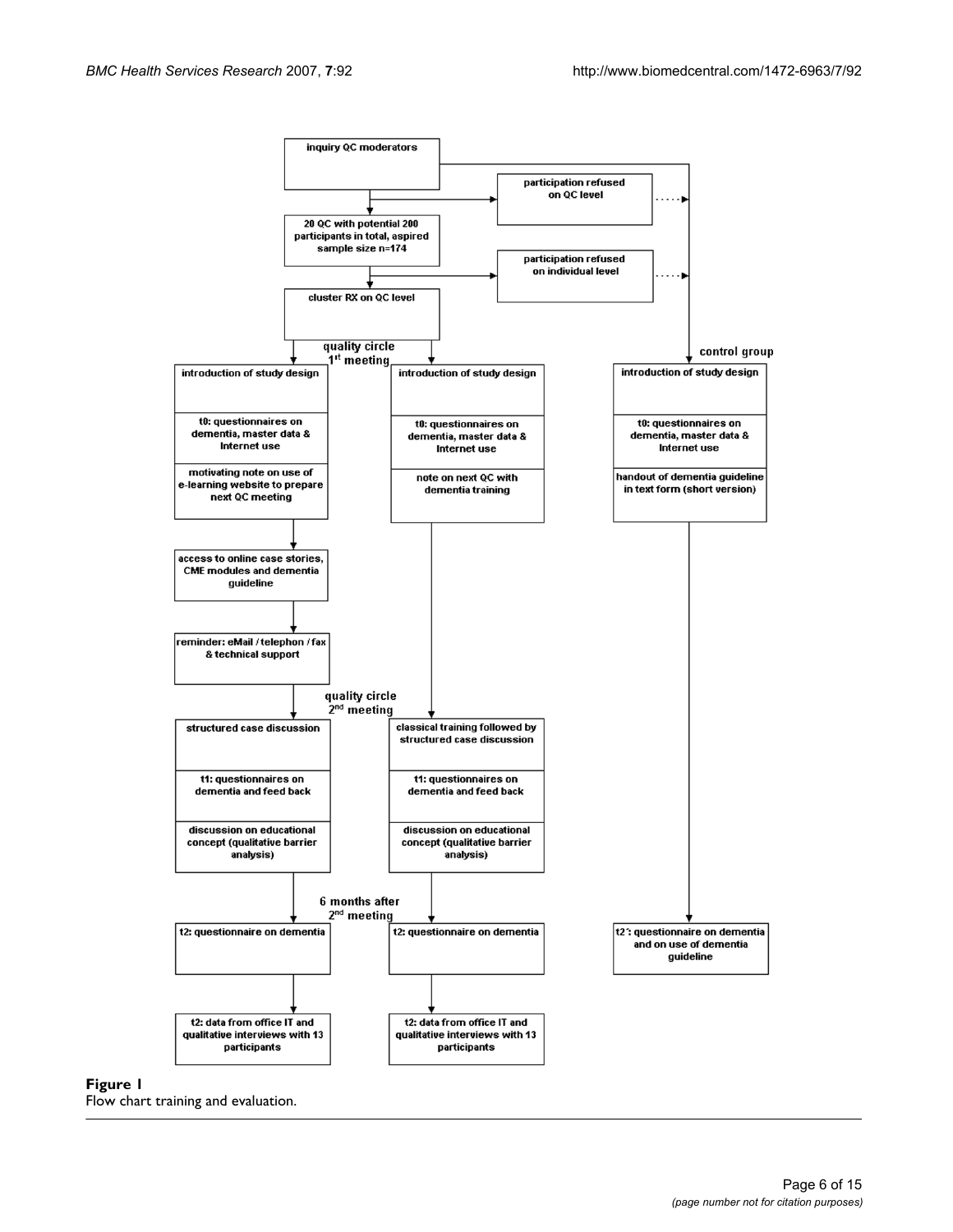# **Table 1: Parameters to be ascertained**

#### **Quality Circles (QC)**

Size of QC (estimated in advance by moderator) Number of QC participants at  $t_0$  and  $t_1$ Number of QC participants actually participating in the study ( $t_0$  and  $t_1$  plus declaration of consent) "Classical" Ouality Circle or Practice Network Interdisciplinary Quality Circle (yes/no) Area of Medical Association (KVNO, KVWL) Average number of QC meetings per year Training on dementia/geriatric assessment within the past 6 or 12 months

#### **Participants**

Training on dementia/geriatric assessment within the past 6 or 12 months Age Sex Internet user (yes/no\*) E-learning experience ("Have you previously participated in a medical training via internet or CD-ROM?")

\*excluding criterion

extended to other quality circles which may also be located in other regions or federal states.

#### *Participation requirements*

Participants in the study are required to participate in two consecutive QC meetings. In the event that a physician participates in more than one of the participating quality circles, s/he is enlisted at the time of his/her first contact with the study. An exchange with participants from other quality circles is theoretically possible, yet improbable. In the event that a participant is active in different circles, his/her participation is defined in terms of the circle where s/he was first introduced to the study.

Another requirement is the availability of Internet access (either in the medical practice or at home). GPs without internet access may participate, but their performance will not be included in the analysis. The following parameters will also be determined (table 1):

#### *The interventions*

After consent has been given by the QC moderators, all participating QCs will be visited at time  $t_0$  by one or several physicians working at the Competence Center for General Practice and Outpatients' Health Care, Witten/ Herdecke-University. Having been informed of the study goals and the time required for participation in the WIDA study, the QC members will be invited to participate. After filling out a declaration of consent, the participants' master data are entered onto a data sheet. Next, all participating doctors receive a questionnaire to test their knowledge. The questionnaire contains 20 multiple choice questions on dementia. Internet access is also checked by means of a standardized questionnaire. All doctors in one participating QC are assigned to either group A or B in the first QC meeting  $(t_0)$  (figure 1). An envelope containing the assignments will be opened by the facilitating doctor at the end of the introductory session; up to that time the envelope will remain closed.

Six months ( $\pm$  4 weeks) after the intervention 13 participants from each group will be selected  $(t_2)$ . The aim is to gather relevant data for measuring a potential behavioral change by analyzing data from the doctor's IT. This data is then transferred to a structured data sheet. In addition, based on a semi-standardized check list, a qualitative interview is conducted, documented in digital form and transcribed later on (figure 1).

#### *Specifics of study arm A*

Having filled out the questionnaire (see above), participants are introduced to the e-learning tools  $(t_0)$ . They are given the relevant internet address (URL), and informed that a case discussion is scheduled for the next QC session which calls for their independent study before the meeting. The motivation to make use of the e-learning tools is considered a key factor for the success of training concept A.

Between the two training dates  $(t_0-t_1)$  all doctors participating in study arm A are provided with access to the WIDA's new internet site. There participants can find the latest evidence-based knowledge on dementia. The elearning tools include: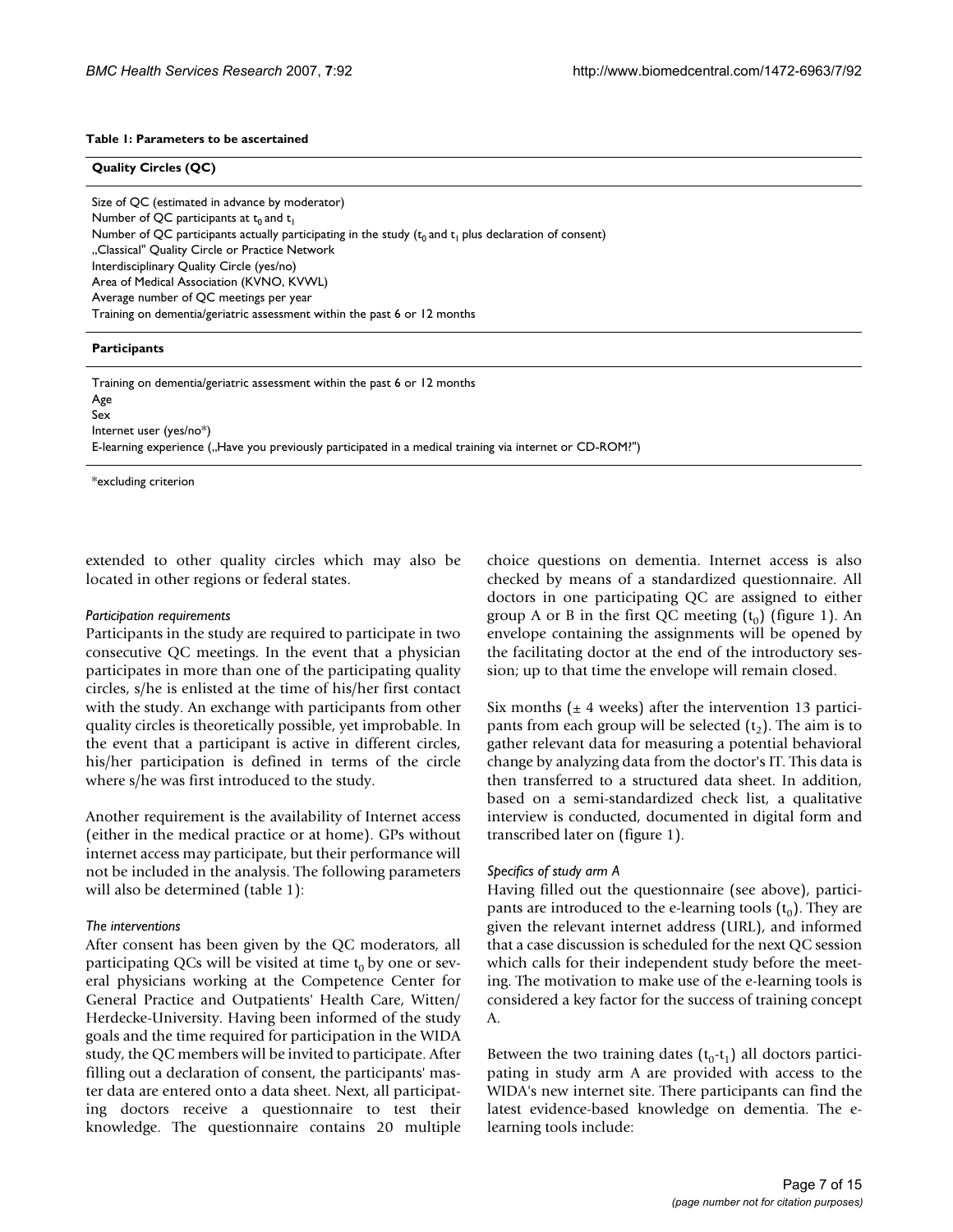- the electronic version of the dementia guideline both in hypertext and pdf format
- two online case stories on dementia
- three testing modules on dementia allowing for the consecutive acquisition of CME credit points
- additional media for knowledge acquisition

Regular reminders as well as online support serve to increase the general acceptance and use of the e-learning tools. The technical aspects of the e-platform are described elsewhere [88].

# *Reminders*

E-mail reminders can support the use of electronic guidelines and web-based training (Online-CME) [46,48,72]. In order to enhance participants' motivation to use the internet-based materials, training concept A makes use of a maximum of five e-mail reminders/telephone calls/letters ( $t_0$  -  $t_1$ ). Physicians receive the first reminder in the week after the first training-related QC event. Reminders can also be mailed in the form of a newsletter focusing on dementia. Alternatively, the reminder can be sent via telefax. All reminders follow a standard procedure, i.e. all participants of group A receive the same information.

# *Support*

In addition to the planned reminders, participants are given an e-mail support address plus phone and fax number in order to receive timely technical support  $(t_0-t_1)$ (hotline installation). Discussion of further questions and feedback is reserved for the second QC meeting; thus the support does not include a content-related tutoring.

During the second QC meeting  $(t_1)$ , study arm A immediately starts with the structured case discussion. Following that, participants are once again asked to fill out the questionnaire on dementia-related questions (20 multiple choice questions). Simultaneously, the use or non-use of the e-learning tools is checked by means of a second questionnaire. Subsequently, there is an open discussion of the study, its educational content as well as its media.

Also, it is pointed out that participants will once again receive the questionnaire after another six months (by post). At the end of the second QC meeting, participants will be provided with a printed handout.

# *Specifics of study arm B*

After having agreed to participate in the study, physicians learn that they will be trained on dementia in their next QC meeting. At this second meeting  $(t_1)$ , GPs receive a dementia-related training based on a slide presentation.

The training will then be followed by a structured case discussion similar to the one described above for study arm A. This case discussion is also followed by the knowledge test with 20 multiple choice questions, a general discussion of the WIDA study and the reminder that the questionnaire will once again be sent to participants (by post) in six months time. At the end of this QC session, participants receive a printed handout.

# *Control group without intervention*

Having given their consent to participate in an anonymous test of their knowledge, the QC participants are tested during the first QC meeting. Participants also receive a printed version of the dementia guideline. Six months later, participants again receive the questionnaire on dementia per regular mail along with a questionnaire pertaining to the frequency with which they used the guideline. Data is gathered for the control group only at  $t_0$ and  $t<sub>2</sub>$  (figure 1).

# *Development of the learning material*

In the WIDA study, the scientific framework for the GP training is an evidence-based guideline to the dementia syndrome provided by two authors (HCV, MB) of Witten/ Herdecke University. The guideline has been updated three times since its first publication in March 2001 (last update: May 2005) [73]. It presents a condensed version of international documents and studies adapted to the German health care system [73]. The guideline also serves as a basis for the DEGAM dementia guideline which is presently being developed and approved.

In the context of the WIDA study adequate study materials (printed short form of the dementia guideline) are developed and given to the participants. Also, a special internet site is prepared for e-learning and containing online case stories, CME modules as well as the guideline in hypertext and pdf-format.

# *Statistics*

Chi-Square test is used to analyze dichotomous and categorical variables. Mann-Whitney U Test is used for comparing continuous variables in independent groups. A pvalue <0.05 is considered to indicate a statistical significance.

The evaluation is carried out as follows: differences between the cumulative values of the pre-test questionnaire and those of the post-test questionnaire are determined. The distribution of these differences in each group is analyzed by means of a T-test for statistical relevance. Mean values and standard deviation from difference values are indicated. Additionally, a calculation via ANCOVA model is planned. Calculation is carried out according to an intention-to-treat (ITT) principle, i.e. all physicians are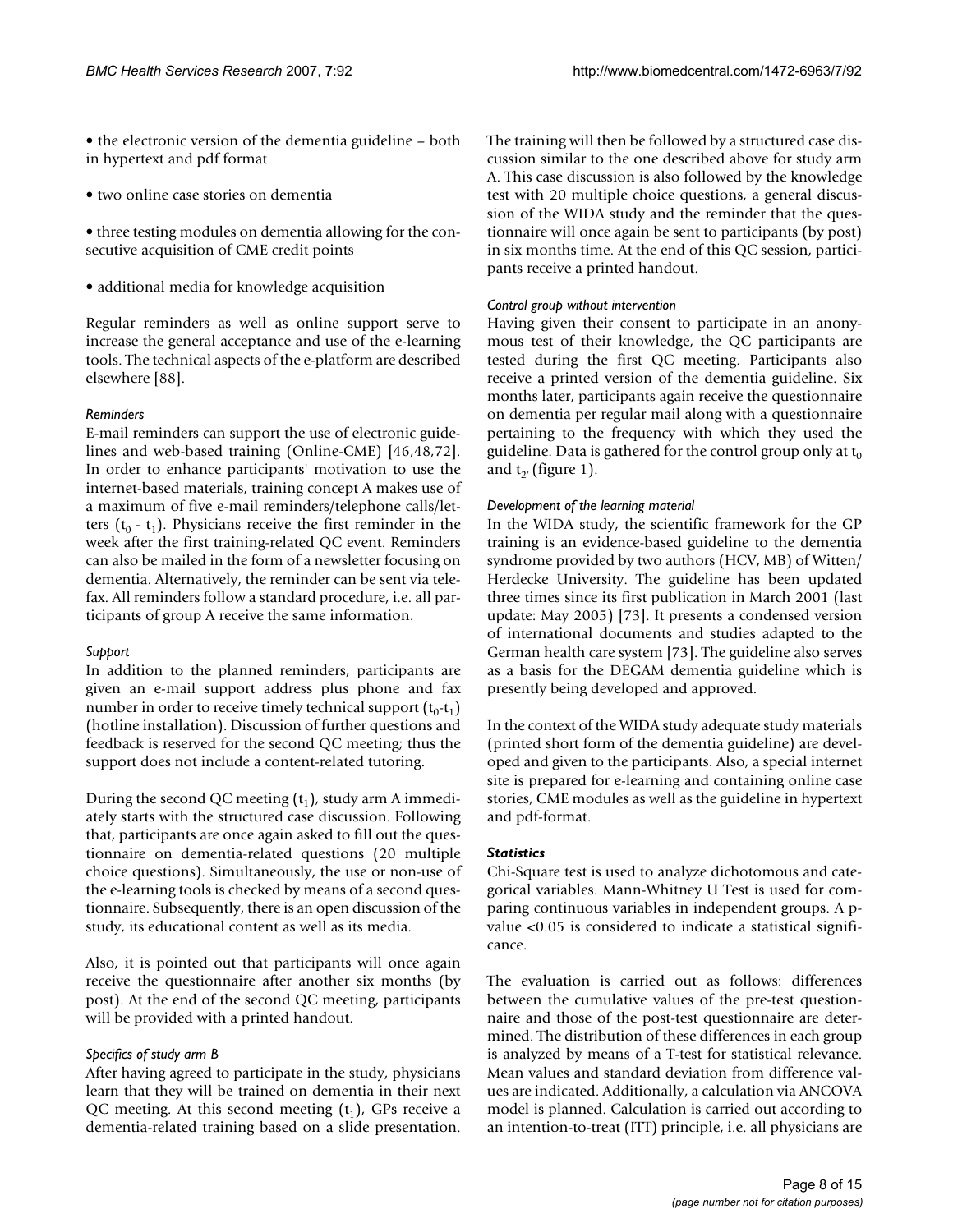included in the analysis, even those who did not make use of the alternative learning methods. A subgroup analysis is planed for the participants of the blended learning approach according to frequency of their internet use.

# *Randomization*

Cluster randomization (RX) takes place at QC level. In order to attain the aspired base of 87 participants per group, we assume that it will be necessary to recruit 20 quality circles (see below). This should be a sufficient number for safeguarding the compatibility of both groups' participants (in terms of numbers, sex, age, etc). If necessary, more quality circles can be included in the study.

Stratified randomization was performed separately for small and large quality circles where the cut-off was chosen at 12 members per QC. Within each group block randomization with variable block size (max. 6 per block) was applied. Group allocation was then placed in sealed opaque envelopes with consecutive numbering for each stratum.

#### *Measures against confounding*

From a methodological point of view, the largest problem of cluster-randomized studies is the risk of a selection bias [74]. Even if the allocation of quality circles to the two training groups is done randomly, physicians' inclusion or exclusion cannot be completely controlled. The exclusion of certain physicians might lead to structural inequality. Therefore, an *a posteriori* comparison of participants' basic data will be carried out in both training groups.

Further undesired effects might occur due to health carerelated measures (such as campaigns). Therefore, a lowthreshold intervention is carried out in about ten additional quality circles (distribution/mailing of guideline in printed form). Participants in these circles simultaneously receive the knowledge-testing questionnaire and another questionnaire concerning the use of the printed guideline. It has been suggested that merely passive strategies for disseminating and implementing new knowledge or new guidelines are largely ineffective [48]. However, the effort needed to study such an additional control group with low threshold intervention seems justified in order to map disturbance variables.

# *Consideration of drop-outs*

Evaluation of the study's primary inquiry is done according to the ITT principle (see above), where all physicians are evaluated regardless of mode and degree of their actual participation in the training course to which they are primarily assigned. Withdrawal from the study is possible if the declaration of consent is revoked. In all cases, the data

collected up to the point of exclusion or drop-out is evaluated.

# *Reflections of outcome parameters*

*Primary outcome: knowledge gain*

Knowledge gain is measured by employing a multiple choice questionnaire on two levels:

1. It was first used in a pilot test of ten physicians participating in the Witten/Herdecke University's quality circle.

2. After revising the 20 items with 5 characteristics each, the questionnaire was used in the context of the "Dementia in General Medicine" (IDA) initiative by the AOK Bavaria between August and November 2005 [75,76]. In this project, 132 GPs were trained in Bavaria and the questionnaire was subsequently employed. Here, a significant knowledge gain of  $4.0 \pm 2.6$  questions (confidence interval  $3.6 - 4.5$ ,  $p < 0.001$ ) was identified. The comparison of two different training groups displayed a difference of mean values of  $3.1 \pm 2.1$  (p < 0.001). In both cases, this resulted in an effect size of 1.5 (Cohen's d) [76]. The thus evaluated questionnaire will be used in the WIDA study. However, an effect size of 1.5 appears to be too optimistic. A current US study compared an online training with a classical face-to-face training and assumed an effect size of 0.75 [62]. Extensive investigation did not identify directly comparable research on the effects of a blended-learning concept which could have served as a basis for sample size calculation. Therefore the WIDA study assumes a conservatively assessed medium effect size of 0.5. Using this effect size, and assuming standard error assumptions ( $\alpha = 5\%$ , power = 80%). The target sample size is 64 per group, or 128 in total (G-Power software).

This sample size allows us to check whether the two training concepts differ by about 0.5 SD which corresponds to about one (or more) correctly answered question. In case of a non significant result we could be about 80% certain (power) that the difference between both approaches is not more than one correct question. This means that both approaches are roughly comparable (non-inferiority) while approach A (blended-learning) will maybe require fewer resources.

# *Consideration of the design effect and calculation of the drop-out rate*

The so-called design effect (DE) is assessed according to:  $DE = 1 + ICC$  (m-1) with ICC matching the intra-cluster correlation coefficient m of the average cluster size. The average cluster size (corresponding to the average number of participants in a QC) is assumed to be 10. For the ICC, values between 0.01 and 0.02 for studies on patients are given in the literature [82]. For intervention studies on physicians, the assumed values lie mostly between 0.02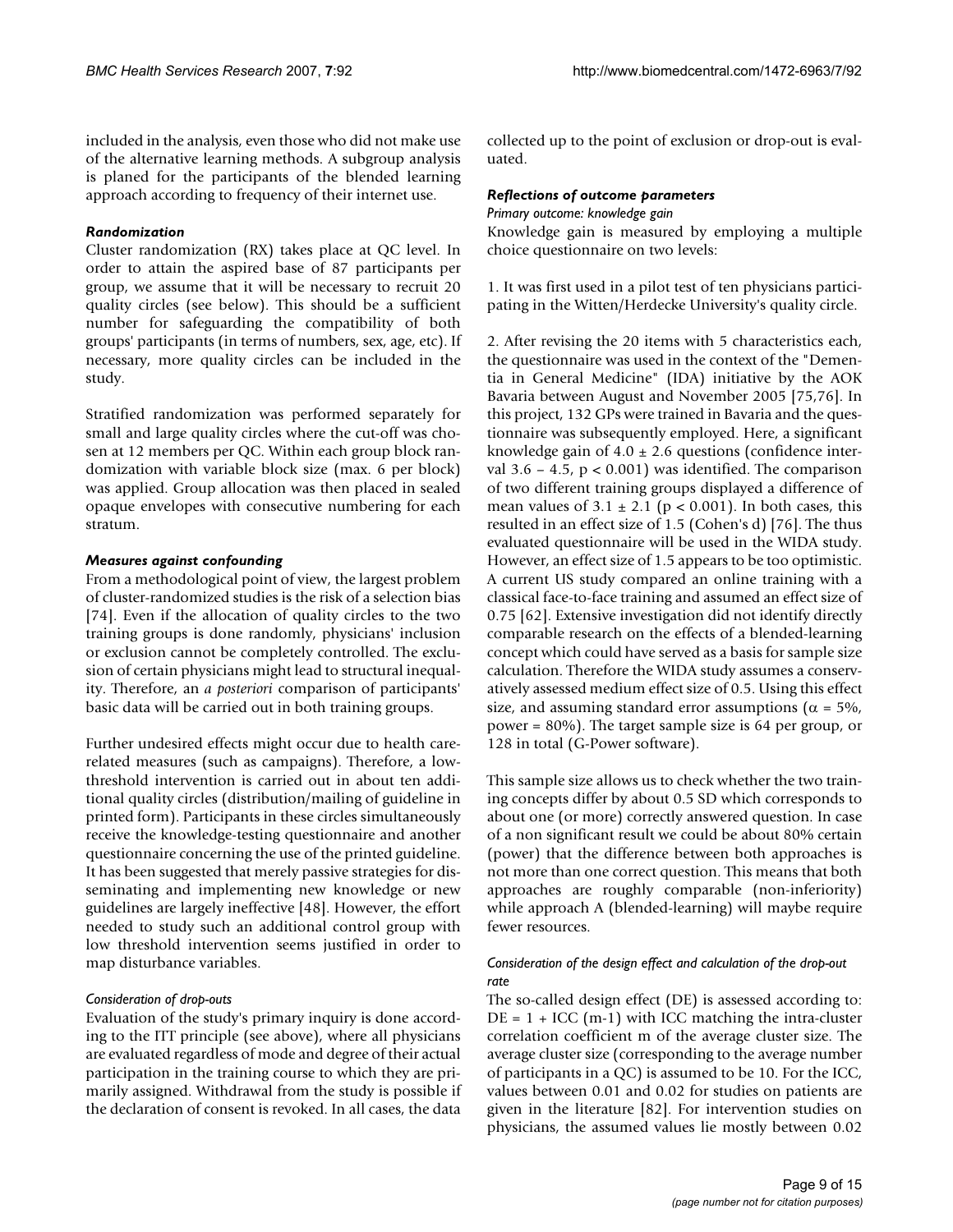and 0.1 [81,83,84]. With our purposes, a value of 0.04 is assumed. This results in a design effect of:  $1 + 0.04$  (10-1)  $= 1.36.$ 

Thus the sample size assessment given above  $(n = 128)$ should be multiplied by this factor. This results in a sample size of 174 test persons.

It is furthermore assumed that approximately 15% of QC participants will refuse participation or will not show up due to schedule conflicts. Therefore, to achieve the desired sample size of 174, 20 quality circles with an average of 10 participants or a total of 200 physicians are necessary.

# *Secondary outcomes: behavior modification*

An informal interviewing of doctors teaching at Witten/ Herdecke University revealed that they were extremely reluctant to provide patient data for research purposes. It must be assumed that GPs without a university affiliation will show an ever greater reluctance to provide data from their medical practice. Therefore, we have refrained from considering changes in prescription behavior as a primary goal parameter. Based on the rather low prevalence (an estimated 12 dementia patients per medical practice per quarter with a very broad distribution, see below) it also does not seem feasible – due to limited duration of study and resources – to collect patient data directly for the purpose of comparing the effectiveness of the two training concepts. Yet, in order to receive at least an indirect impression of what happens at the level of GPs' behavior, an attempt is made to visit 13 medical practices (= 15% of all participants) per group. The reason for doing this is

1. to extract treatment-relevant data from the physicians files

2. to conduct qualitative interviews with GPs.

The 13 control samples are selected from each group according to their informed consent. In the event that a GP refuses further participation at this point, the attempt is made to find out why. Another participating GP is then selected.

The evaluation of the behavioral modification parameters is based on the following assumptions:

• Average number of patients per GP practice per quarter = 1000 (data provided by the Medical Association of Westfalen-Lippe as of September 20, 2005).

• Average portion of retirees in GPs' practices: 35% (data provided by the Medical Association of Westfalen-Lippe, as of September 20, 2005).

• Prevalence of dementia in Germany in the 65+ age group: 7.2%, equivalent to nearly one million patients [12].

• Incidence of dementia in Germany in the 65+ age group: 1.9%, equivalent to approximately 230,000 incidences per annum [12].

• Roughly 83,000 patients received anti-dementives whose use is considered evidence-based (as of 2003) [77]. This means that about 8.3% of all dementia patients received recommended medication. This corresponds to information given in literature which also states that the prescription frequency of recommended anti-dementives is 9% for Germany [4,20]. (Note: This does not suggest that one million dementia patients should be treated with anti-dementives. As a matter of course, a very tight medical indication and existing contra-indications imply that only a fraction of dementia patients can be considered for drug therapy.)

• About 440,000 patients have been treated with antidementives which must be considered questionable with respect to effectiveness (as of 2003) [77]. This corresponds to 44% of all dementia patients.

• The invoicing of patients covered by compulsory health insurance, is based on the currently valid standardized assessment factor (EBM 2000plus), which considers revisions made by the assessment commission (valid as of April 1, 2005) as well as revisions of § 87, paragraph 3, SGB V (effective as of July 1, 2005).

• The billing of patients covered by a private health insurance is based on the January 2002 tariff for physicians (GOÄ).

The analysis of behavior modification data is carried out as follows:

• Summarizing of collected data  $(t<sub>2</sub>)$  from participating medical practices of groups A and B in the four quarters prior to intervention; then generation of the arithmetic average. The average of four quarters is used in order to limit possible distortion (e.g. due to the introduction of EBM 2000plus).

• Summarizing of collected data  $(t<sub>2</sub>)$  from all participating practices of groups A and B in the two quarters after intervention and generation of the arithmetic average. Due to the maximum duration of the study, only two quarters are averaged.

• Comparison of average values.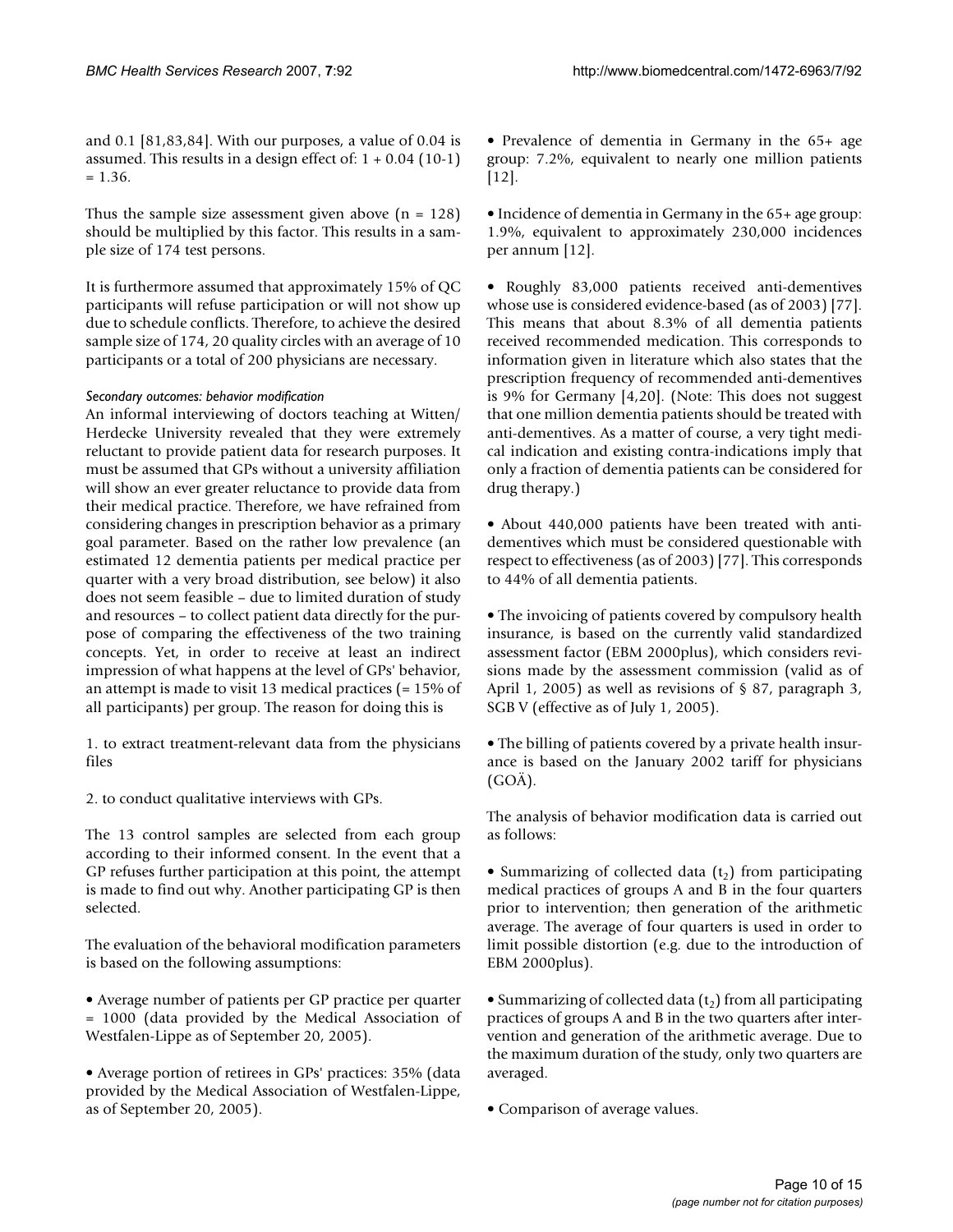#### **Table 2: Dimensions of knowledge translation (knowledge gain; behavior modification)**

| <b>Quantitative parameters</b>                                                                                                                                                                                                                                                                                                                                                                          | Qualitative parameters (following a structured interview<br>guideline)                                                                                                                                                                                                                                                                                             |
|---------------------------------------------------------------------------------------------------------------------------------------------------------------------------------------------------------------------------------------------------------------------------------------------------------------------------------------------------------------------------------------------------------|--------------------------------------------------------------------------------------------------------------------------------------------------------------------------------------------------------------------------------------------------------------------------------------------------------------------------------------------------------------------|
| number of participants, response of questionnaires, use of training<br>measures                                                                                                                                                                                                                                                                                                                         | · questions regarding user behavior<br>• identification of barriers                                                                                                                                                                                                                                                                                                |
| knowledge gain measured by two questionnaires (pre- and post test)                                                                                                                                                                                                                                                                                                                                      | • subjective evaluation of knowledge gain                                                                                                                                                                                                                                                                                                                          |
| "behavior modification screening" gathered by EBM2000plus (GOA):<br>• (03313 orientation survey of psychopathological status)<br>• 03314 (857) mental tests<br>• 03341 GP-geriatric basic assessment<br>investigation at $t_2$ : assessment of 4 quarters before and 2 quarters<br>after intervention                                                                                                   | • self-evaluation of behavior<br>• identification of barriers                                                                                                                                                                                                                                                                                                      |
| "behavior modification diagnosis/differential diagnosis" assessed via six<br>figures of ICD-10-GM 2005: F00, F01, F02, F03, F07, G32, R54<br>data gathered at t <sub>2</sub> : assessment of 4 quarters before and 2 quarters after<br>intervention                                                                                                                                                     | • question whether diagnostic behavior has changed<br>• identification of barriers                                                                                                                                                                                                                                                                                 |
| "behavior modification therapy" ascertained via prescriptions of anti-<br>dementives*:                                                                                                                                                                                                                                                                                                                  |                                                                                                                                                                                                                                                                                                                                                                    |
| • cholinesterase inhibitors<br>• memantine<br>· ginkgo biloba compounds<br>• piracetam<br>investigation at $t_2$ : assessment of 4 quarters before and 2 quarters<br>after intervention                                                                                                                                                                                                                 | • identify whether there is an increase in the prescription of evaluated<br>anti-dementives (e.g. cholinesterase inhibitors, memantines) and<br>whether there is a decrease in the prescription of untested or unreliable<br>anti-dementives (e.g. ginkgo biloba compounds, piracetam)<br>• question regarding future drug therapy<br>· identification of barriers |
| "behavior modification treatment" gathered by EBM2000plus:<br>03001 coordination of GP-related care<br>03002 coordination of GP-related care in nursing homes<br>21230 continuous co-care in the domestic environment<br>21231 continuous co-care in a nursing facility<br>21232 psychiatric treatment<br>investigation at $t_2$ : assessment of 4 quarters before and 2 quarters after<br>intervention | • question regarding prescription of non drug-related therapy<br>• question regarding support groups for family members<br>• interaction with patients and family members when patient is<br>suspected to suffer from dementia and when the diagnosis has been<br>confirmed<br>• identification of barriers                                                        |

\* Based on the most frequent prescriptions in Germany 2003 [77]

• Comparison with the data provided by the Medical Association of Westfalen-Lippe to the extent that it is available for the period of reference.

#### *Addenda: screening*

Based on an average of 350 patients over 65 years per quarter, a dementia prevalence of 7.2% in the overall population and assuming that only 50% of all dementia patients undergo GP treatment, we calculate an average of 12 dementia patients per GP. In spite of indications pointing to a possibly higher prevalence in GP practices [33,78], this estimate is intentionally a conservative one. A survey of British GPs reveal that psychometric tests are used in only 15% of all cases in which the patient is believed to be suffering from dementia [79]. Because this data is missing for Germany, we use these 15% as a reference value. Assuming an average of per GP and quarter, it is therefore estimated that a screening is conducted on only two patients. An increase in screening can be expected after dementia training.

#### *Addenda: prescription of anti-dementives*

With 12 dementia patients per quarter, approximately 8% or one patient would receive a recommended drug while 44% (nearly 5 patients) would receive a non-recommended anti-dementive [77].

In order to compare prescription frequency of antidementives before and after the training sessions, a quotient is created and compared; the expectation is that the quotient will increase:

$$
\frac{A_{pr} + A_{post}}{A_{pr} - A_{post}}
$$

Aprä + : recommended anti-dementives prior to intervention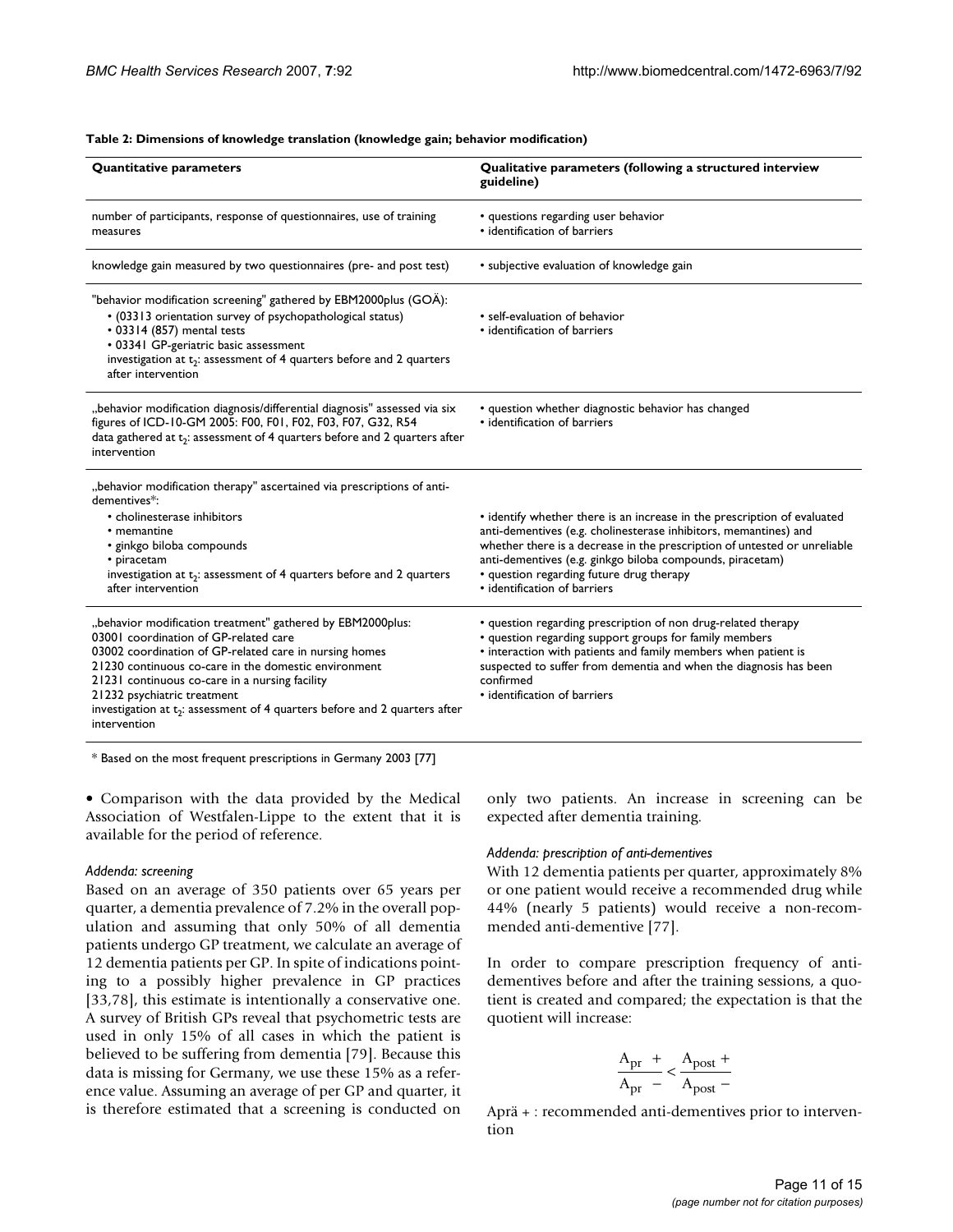Aprä - : non-recommended anti-dementives prior to intervention

Apost + : recommended anti-dementives following intervention

Apost - : non-recommended anti-dementives following intervention

# *Addenda: Qualitative analysis*

Qualitative interviews with 13 participating physicians per group take place at  $t<sub>2</sub>$ . Table 2 presents a "correlation" of quantitative and qualitative parameters.

# *Addenda: Internet use*

Internet use is ascertained anonymously with the help of a "counter" and questionnaires administered at  $t_1$  and  $t_2$ . A personalized tracking of internet users was not performed:

1. for reasons of privacy and data protection (see data protection)

2. because the recruitment of GPs in other projects revealed that personalized tracking would be viewed apprehensively and lead to a massive reduction in the number of participants or a rejection of e-learning tools.

For this reason there is no personalized tracking of participating GPs. Instead, a counter at the study's website registers the number of site visits. It is assumed that third parties will not use the WIDA site since URL information will be restricted to participants until completion of the study. In addition to user data collected in this manner, participants will be asked about length and intensity of their e-training sessions in the questionnaire. In this way a correlation between duration of use and outcome can be expected.

#### *Data management*

#### *Data collection*

Collection of GP data at the time of the study's inception  $(t_0)$  and at  $t_1$  and  $t_2$  is per hard copy. Postage-paid envelopes are provided so that the GPs will send back the questionnaire at  $t_2$ . Selected medical practices send their data, which are identified via differentiated search strategies and transferred via BDT-interface in anonymous form, to a storage medium. In the event that this is technically not possible, the office staff provides the necessary data by filling out a form. Office personnel are briefed by UWH employees in advance with respect to the type of data required. This ensures that patient files cannot be accessed by UHW employees.

## *Scheduling of data collection*

Various methods of data collection are used in this study. Questionnaires are filled out by the participating physicians. There is also an evaluation of data from the webserver which provides for online learning.

The WIDA study foresees the following investigation schedule:

 $\bullet$  t<sub>0</sub>: acceptance of GPs to the study (first study-related QC meeting)

• between  $t_0$  and  $t_1$ : data on internet use (group A only)

•  $t_1$ : after approximately three months (second studyrelated QC meeting)

•  $t_2$ : 6 months ( $\pm$  4 weeks) after  $t_1$  (control group:  $t_2$ )

The amount of documentation required by GPs is kept low so as not to jeopardize the participants' motivation.

#### *Data protection*

For the various phases of processing patient-related data (storage, modification, transfer, deletion and use) and data security, the valid directives of the Federal Data Security Act (*Bundesdatenschutzgesetz, BDSG*) and the various special regulations (e.g. SGB V, SGB VII, SGB IX) for data processing shall be complied with and the necessary technical and organizational measures taken. § 40 – "processing and use of person-related data by research institutions" – clause 2 of the Federal Data Protection Act (*BDSG*) states:

"Person-related data must be rendered anonymous as soon as the research purpose allows for it. Up to this point, any attributes which make it possible to assign particular personal or factual circumstances to a certain or ascertainable person must be stored separately. Such attributes may only be assigned to their owner in as much as necessitated by the research purpose."

Accordingly all research-relevant data is saved anonymously. Person-related data is kept separately only if this data is required for establishing contact and for correspondence.

#### *Premature termination of the study*

Due to close-meshed monitoring, recruiting problems or problems of data quality can be detected at an early stage. It is therefore possible to take appropriate counteractive measures. For this reason premature termination of the study due to insufficient recruitment is unlikely. The same holds true for premature termination due to new scientific insights. Moreover, premature termination due to early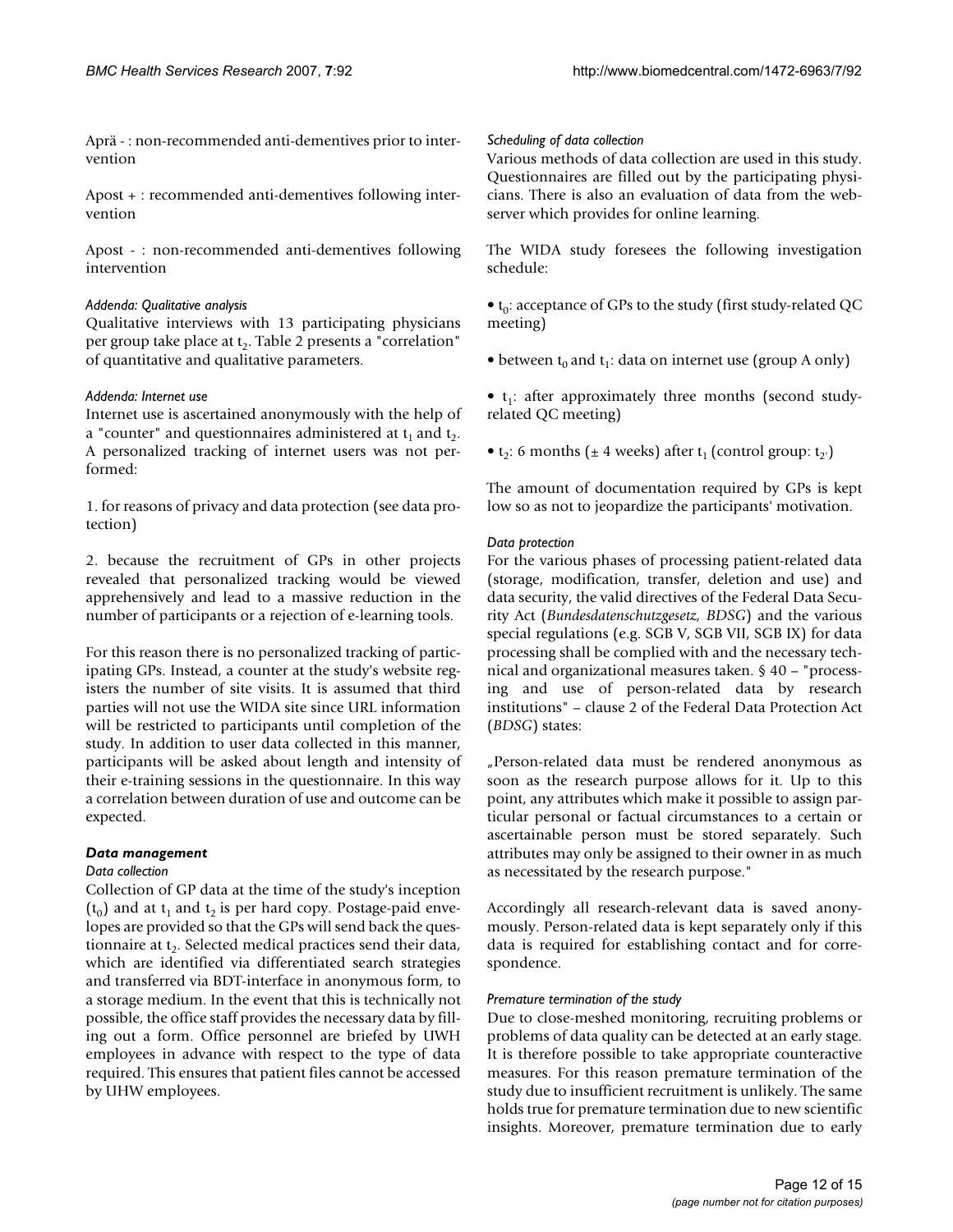results regarding the superiority of one training concept is also not likely since training will be completed long before first trends will become recognizable. In the event that the study must be terminated prematurely due to unforeseeable reasons, the data collected up to that point will nonetheless be published. Any decision regarding a possible premature termination of the study lies in the responsibility of the investigators in consultation with the Federal Ministry of Education and Research (*BMBF*).

# **Competing interests**

None of the involved persons has claimed to have a conflict of interests. More particularly, there are no financial or personal relations or dependences to other persons or organizations which might restrict the autonomy of activities.

The study will be carried out according to the guidelines of the study manual and the standards of "good epidemiological practice (GEP)". The study trial is registered in an international register (to take place under ISRCTN36550981) and has a positive vote of the responsible ethics commission (Nr. 42/2006). The study's results will be published independently of the study's outcome.

#### **Authors' contributions**

HCV conceived and developed this study and drafted the manuscript. He collects and collates the data and will assist with statistical analysis. MB helped to design the study and drafted the manuscript. RL also assisted in the study design, will perform the statistical analysis, formulated the randomization and helped to draft the manuscript. MR helped to design the study, will assist with statistical analysis and drafted the manuscript. All authors read and approved the final manuscript.

#### **Sources of funding**

With regard to its primary endpoint "knowledge gain", the study is funded by the Federal Ministry of Education and Research (*BMBF*) via the German Aerospace Center *(DLR*) under project number 01GK0512. The applicants intend to obtain auxiliary third-party funds for further investigations (especially with regard to the secondary outcomes). In no case participating scientists will receive any personal third-party financial support.

#### **Acknowledgements**

We thank the network of primary care physicians at Witten/Herdecke University for their participation in the development of the knowledge test.

#### **References**

- 1. Seufert S, Mayr P: **Fachlexikon e-le@rning.** *Volume 1*. Bonn , managerSeminare Verlags GmbH; 2002:144.
- 2. Hallauer JF, Kurz A: **Weißbuch Demenz.** *Volume 1*. Stuttgart , Thieme Verlag; 2002:137.
- 3. Melchinger H, Machleidt W: **Werden Demenzpatienten in Hausarztpraxen lege artis behandelt? Ergebnisse einer Interviewstudie.** *Zeitschrift für Allgemeinmedizin* 2005, **81(5):**191 -1196.
- 4. Melchinger H, Machleidt W: **Hausärztliche Versorgung von Demenzkranken. Analyse der Ist-Situation und Ansätze für Qualifizierungsmaßnahmen.** *Nervenheilkunde* 2005, **24:**493-498.
- 5. Bundesministerium für Familie Senioren Frauen und Jugend: **Vierter Altenbericht zur Lage der älteren Generation in der Bundesrepublik Deutschland: Risiken, Lebensqualität und Versorgung Hochaltriger – unter besonderer Berücksichtigung demenzieller Erkrankungen.** 2002.
- 6. van Hout H, Vernooij-Dassen M, Bakker K, Blom M, Grol R: **[General](http://www.ncbi.nlm.nih.gov/entrez/query.fcgi?cmd=Retrieve&db=PubMed&dopt=Abstract&list_uids=11040721) [practitioners on dementia: tasks, practices and obstacles.](http://www.ncbi.nlm.nih.gov/entrez/query.fcgi?cmd=Retrieve&db=PubMed&dopt=Abstract&list_uids=11040721)** *Patient Educ Couns* 2000, **39(2-3):**219-225.
- 7. Wagner G, Abholz H: **Diagnose und Therapiemanagement der Demenz in der Hausarztpraxis.** *Zeitschrift für Allgemeinmedizin* 2002, **78:**239-244.
- 8. Kaduszkiewicz H, van den Bussche H: **Die hausärztliche Versorgung von Patienten mit kognitiven Störungen und Demenz.** *Psychoneuro* 2003, **29(6):**275-281.
- 9. Kaduszkiewicz H, Sperber S, van den Busche H: **Kompetenz bei Demenz. Möglichkeiten und Grenzen der hausärztlichen Versorgung von Patienten mit kognitiven Störungen und Demenzen.** *Niedersächsisches Ärzteblatt* 2005:7.
- 10. Bickel H: **Epidemiologie psychischer Störungen im Alter.** In *Lehrbuch der Gerontopsychiatrie und -psychotherapie Volume 2*. Edited by: H. F. Stuttgart, New York , Georg Thieme Verlag; 2002:11-26.
- 11. Bickel H: **[\[Dementia in advanced age: estimating incidence](http://www.ncbi.nlm.nih.gov/entrez/query.fcgi?cmd=Retrieve&db=PubMed&dopt=Abstract&list_uids=11393002) [and health care costs\].](http://www.ncbi.nlm.nih.gov/entrez/query.fcgi?cmd=Retrieve&db=PubMed&dopt=Abstract&list_uids=11393002)** *Z Gerontol Geriatr* 2001, **34(2):**108-115.
- 12. Bickel H: **[\[Dementia syndrome and Alzheimer disease: an](http://www.ncbi.nlm.nih.gov/entrez/query.fcgi?cmd=Retrieve&db=PubMed&dopt=Abstract&list_uids=10844818) [assessment of morbidity and annual incidence in Germany\].](http://www.ncbi.nlm.nih.gov/entrez/query.fcgi?cmd=Retrieve&db=PubMed&dopt=Abstract&list_uids=10844818)** *Gesundheitswesen* 2000, **62(4):**211-218.
- 13. Jost BC, Grossberg GT: **The natural history of Alzheimer's dis-**<br>ease: a brain bank study. J Am Geriatr Soc 1995, [ease: a brain bank study.](http://www.ncbi.nlm.nih.gov/entrez/query.fcgi?cmd=Retrieve&db=PubMed&dopt=Abstract&list_uids=7594159) **43(11):**1248-1255.
- 14. Larson EB, Shadlen MF, Wang L, McCormick WC, Bowen JD, Teri L, Kukull WA: **[Survival after initial diagnosis of Alzheimer dis](http://www.ncbi.nlm.nih.gov/entrez/query.fcgi?cmd=Retrieve&db=PubMed&dopt=Abstract&list_uids=15068977)[ease.](http://www.ncbi.nlm.nih.gov/entrez/query.fcgi?cmd=Retrieve&db=PubMed&dopt=Abstract&list_uids=15068977)** *Ann Intern Med* 2004, **140(7):**501-509.
- 15. Wolfson C, Wolfson DB, Asgharian M, M'Lan CE, Ostbye T, Rockwood K, Hogan DB: **[A reevaluation of the duration of survival](http://www.ncbi.nlm.nih.gov/entrez/query.fcgi?cmd=Retrieve&db=PubMed&dopt=Abstract&list_uids=11297701)** [after the onset of dementia.](http://www.ncbi.nlm.nih.gov/entrez/query.fcgi?cmd=Retrieve&db=PubMed&dopt=Abstract&list_uids=11297701) **344(15):**1111-1116.
- 16. Ueki A, Shinjo H, Shimode H, Nakajima T, Morita Y: **[Factors asso](http://www.ncbi.nlm.nih.gov/entrez/query.fcgi?cmd=Retrieve&db=PubMed&dopt=Abstract&list_uids=11536348)[ciated with mortality in patients with early-onset Alzhe](http://www.ncbi.nlm.nih.gov/entrez/query.fcgi?cmd=Retrieve&db=PubMed&dopt=Abstract&list_uids=11536348)[imer's disease: a five-year longitudinal study.](http://www.ncbi.nlm.nih.gov/entrez/query.fcgi?cmd=Retrieve&db=PubMed&dopt=Abstract&list_uids=11536348)** *Int J Geriatr Psychiatry* 2001, **16(8):**810-815.
- 17. BDA, Berufsverband der Allgemeinärzte: **Manual Demenz.** 1999.
- 18. Hallauer JF, Schons M, Smala A, Berger K: **Untersuchung von Krankheitskosten bei Patienten mit Alzheimer-Erkrankung in Deutschland.** *Gesundheitsökonomie & Qualitätsmanagement* 2000, **5:**73-79.
- 19. Carlson MC, Tschanz JT, Norton MC, Welsh-Bohmer K, Martin BK, Breitner JC: **[H2 histamine receptor blockade in the treatment](http://www.ncbi.nlm.nih.gov/entrez/query.fcgi?cmd=Retrieve&db=PubMed&dopt=Abstract&list_uids=11882746) [of Alzheimer disease: a randomized, double-blind, placebo](http://www.ncbi.nlm.nih.gov/entrez/query.fcgi?cmd=Retrieve&db=PubMed&dopt=Abstract&list_uids=11882746)[controlled trial of nizatidine.](http://www.ncbi.nlm.nih.gov/entrez/query.fcgi?cmd=Retrieve&db=PubMed&dopt=Abstract&list_uids=11882746)** *Alzheimer Dis Assoc Disord* 2002, **16(1):**24-30.
- 20. Ruof J, Mittendorf T, Pirk O, von der Schulenburg JM: **[Diffusion of](http://www.ncbi.nlm.nih.gov/entrez/query.fcgi?cmd=Retrieve&db=PubMed&dopt=Abstract&list_uids=11879945) [innovations: treatment of Alzheimer's disease in Germany.](http://www.ncbi.nlm.nih.gov/entrez/query.fcgi?cmd=Retrieve&db=PubMed&dopt=Abstract&list_uids=11879945)** *Health Policy* 2002, **60(1):**59-66.
- 21. O'Connor DW, Fertig A, Grande MJ, Hyde JB, Perry JR, Roland MO, Silverman JD, Wraight SK: **[Dementia in general practice: the](http://www.ncbi.nlm.nih.gov/entrez/query.fcgi?cmd=Retrieve&db=PubMed&dopt=Abstract&list_uids=8347384) [practical consequences of a more positive approach to diag](http://www.ncbi.nlm.nih.gov/entrez/query.fcgi?cmd=Retrieve&db=PubMed&dopt=Abstract&list_uids=8347384)[nosis.](http://www.ncbi.nlm.nih.gov/entrez/query.fcgi?cmd=Retrieve&db=PubMed&dopt=Abstract&list_uids=8347384)** *Br J Gen Pract* 1993, **43(370):**185-188.
- 22. Eefsting JA, Boersma F, Van den Brink W, Van Tilburg W: **[Differ](http://www.ncbi.nlm.nih.gov/entrez/query.fcgi?cmd=Retrieve&db=PubMed&dopt=Abstract&list_uids=8931168)[ences in prevalence of dementia based on community survey](http://www.ncbi.nlm.nih.gov/entrez/query.fcgi?cmd=Retrieve&db=PubMed&dopt=Abstract&list_uids=8931168) [and general practitioner recognition.](http://www.ncbi.nlm.nih.gov/entrez/query.fcgi?cmd=Retrieve&db=PubMed&dopt=Abstract&list_uids=8931168)** *Psychol Med* 1996, **26(6):**1223-1230.
- 23. Biernat K, Simpson D, Duthie E Jr., Bragg D, London R: **[Primary](http://www.ncbi.nlm.nih.gov/entrez/query.fcgi?cmd=Retrieve&db=PubMed&dopt=Abstract&list_uids=12913369) [care residents self assessment skills in dementia.](http://www.ncbi.nlm.nih.gov/entrez/query.fcgi?cmd=Retrieve&db=PubMed&dopt=Abstract&list_uids=12913369)** *Adv Health Sci Educ Theory Pract* 2003, **8(2):**105-110.
- 24. Waldorff FB, Almind G, Makela M, Moller S, Waldemar G: **[Imple](http://www.ncbi.nlm.nih.gov/entrez/query.fcgi?cmd=Retrieve&db=PubMed&dopt=Abstract&list_uids=14531504)[mentation of a clinical dementia guideline. A controlled](http://www.ncbi.nlm.nih.gov/entrez/query.fcgi?cmd=Retrieve&db=PubMed&dopt=Abstract&list_uids=14531504) [study on the effect of a multifaceted strategy.](http://www.ncbi.nlm.nih.gov/entrez/query.fcgi?cmd=Retrieve&db=PubMed&dopt=Abstract&list_uids=14531504)** *Scand J Prim Health Care* 2003, **21(3):**142-147.
- 25. Cooper B, Bickel H, Schaufele M: **The ability of general practitioners to detect dementia and cognitive impairment in**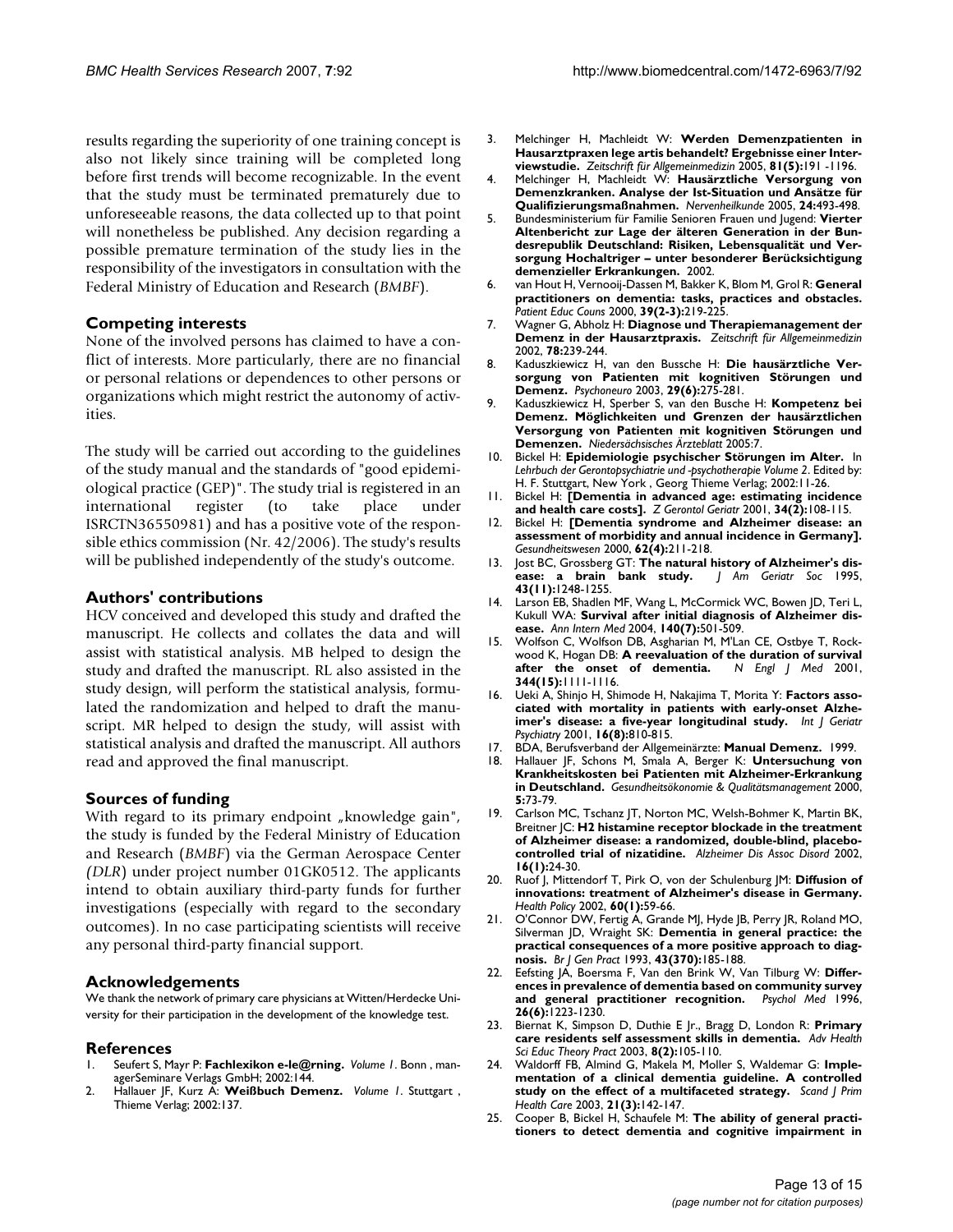**their elderly patients. A study in Mannheim.** *International Journal of Geriatric Psychiatry* 1992, **7(8):**591-598.

- 26. Dwolatzky T, Clarfield AM: **[Assessement of dementia in pri](http://www.ncbi.nlm.nih.gov/entrez/query.fcgi?cmd=Retrieve&db=PubMed&dopt=Abstract&list_uids=15853573)[mary care setting.](http://www.ncbi.nlm.nih.gov/entrez/query.fcgi?cmd=Retrieve&db=PubMed&dopt=Abstract&list_uids=15853573)** *Expert Review of Neurotherapeutics* 2004, **4(2):**317-325.
- 27. Iliffe S, Mitchley S, Gould M, Haines A: **[Evaluation of the use of](http://www.ncbi.nlm.nih.gov/entrez/query.fcgi?cmd=Retrieve&db=PubMed&dopt=Abstract&list_uids=7748646) [brief screening instruments for dementia, depression and](http://www.ncbi.nlm.nih.gov/entrez/query.fcgi?cmd=Retrieve&db=PubMed&dopt=Abstract&list_uids=7748646) problem drinking among elderly people in general practice.** *Br J Gen Pract* 1994, **44(388):**503-507.
- 28. Mant A, Eyland EA, Pond DC, Saunders NA, Chancellor AH: **[Recog](http://www.ncbi.nlm.nih.gov/entrez/query.fcgi?cmd=Retrieve&db=PubMed&dopt=Abstract&list_uids=3224784)[nition of dementia in general practice: comparison of gen](http://www.ncbi.nlm.nih.gov/entrez/query.fcgi?cmd=Retrieve&db=PubMed&dopt=Abstract&list_uids=3224784)eral practitioners' opinions with assessments using the minimental state examination and the Blessed dementia rating [scale.](http://www.ncbi.nlm.nih.gov/entrez/query.fcgi?cmd=Retrieve&db=PubMed&dopt=Abstract&list_uids=3224784)** *Fam Pract* 1988, **5(3):**184-188.
- 29. Pentzek M, Abholz HH: **Das Erkennen von Demenzen in der Hausarztpraxis - eine kritische Übersicht zur Studienlage.** *NeuroGer* 2004, **1(2):**69-76.
- 30. Riedel-Heller SG, Schork A, Fromm N, Angermeyer MC: **[\[Demen](http://www.ncbi.nlm.nih.gov/entrez/query.fcgi?cmd=Retrieve&db=PubMed&dopt=Abstract&list_uids=11028282)[tia patients in general practice--results of a survey\].](http://www.ncbi.nlm.nih.gov/entrez/query.fcgi?cmd=Retrieve&db=PubMed&dopt=Abstract&list_uids=11028282)** *Z Gerontol Geriatr* 2000, **33(4):**300-306.
- 31. Waldorff FB, Moller S: **[Diagnostic evaluation of dementia in](http://www.ncbi.nlm.nih.gov/entrez/query.fcgi?cmd=Retrieve&db=PubMed&dopt=Abstract&list_uids=11482412) [general practice in Denmark. A national survey.](http://www.ncbi.nlm.nih.gov/entrez/query.fcgi?cmd=Retrieve&db=PubMed&dopt=Abstract&list_uids=11482412)** *Scand J Prim Health Care* 2001, **19(2):**117-121.
- 32. Wind AW, Schellevis FG, Van Staveren G, Scholten RP, Jonker C, Van Eijk JT: **[Limitations of the Mini-Mental State Examination in](http://www.ncbi.nlm.nih.gov/entrez/query.fcgi?cmd=Retrieve&db=PubMed&dopt=Abstract&list_uids=9050431) [diagnosing dementia in general practice.](http://www.ncbi.nlm.nih.gov/entrez/query.fcgi?cmd=Retrieve&db=PubMed&dopt=Abstract&list_uids=9050431)** *Int J Geriatr Psychiatry* 1997, **12(1):**101-108.
- 33. Pentzek M, Fuchs A, Abholz HH: **[The attitudes of General Practitioners regarding dementia - Cognitive, affective, and external components].** *Nervenheilkunde* 2005, **24(6):**499-506.
- 34. Renshaw J, Scurfield P, Cloke L, Orrell M: **[General practitioners'](http://www.ncbi.nlm.nih.gov/entrez/query.fcgi?cmd=Retrieve&db=PubMed&dopt=Abstract&list_uids=11271871) [views on the early diagnosis of dementia.](http://www.ncbi.nlm.nih.gov/entrez/query.fcgi?cmd=Retrieve&db=PubMed&dopt=Abstract&list_uids=11271871)** *Br J Gen Pract* 2001, **51(462):**37-38.
- 35. Bowers J, Jorm AF, Henderson S, Harris P: **[General practitioners'](http://www.ncbi.nlm.nih.gov/entrez/query.fcgi?cmd=Retrieve&db=PubMed&dopt=Abstract&list_uids=1642607) [reported knowledge about depression and dementia in eld](http://www.ncbi.nlm.nih.gov/entrez/query.fcgi?cmd=Retrieve&db=PubMed&dopt=Abstract&list_uids=1642607)[erly patients.](http://www.ncbi.nlm.nih.gov/entrez/query.fcgi?cmd=Retrieve&db=PubMed&dopt=Abstract&list_uids=1642607)** *Aust N Z J Psychiatry* 1992, **26(2):**168-174.
- 36. Sandholzer H, Breull A, Fischer GC: **[\[Early diagnosis and early](http://www.ncbi.nlm.nih.gov/entrez/query.fcgi?cmd=Retrieve&db=PubMed&dopt=Abstract&list_uids=10436497) [treatment of cognitive disorders: a study of geriatric screen](http://www.ncbi.nlm.nih.gov/entrez/query.fcgi?cmd=Retrieve&db=PubMed&dopt=Abstract&list_uids=10436497)ing of an unselected patient population in general practice].** *Z Gerontol Geriatr* 1999, **32(3):**172-178.
- 37. Field MJ, Lohr KM: **Guidelines for clinical practice: from development to use.** Washington, National Academy Press; 1992.
- 38. Ärztliches Zentrum für Qualität in der Medizin (ÄZQ), AWMF: **Deutsches Instrument zur methodischen Leitlinien-Bewertung (DELBI).** 2005.
- 39. Butzlaff M, Lutz G, Falck-Ytter C: **[Lernen ohne Ende. Die](http://www.ncbi.nlm.nih.gov/entrez/query.fcgi?cmd=Retrieve&db=PubMed&dopt=Abstract&list_uids=9627574) [medizinische Leitlinie - ein Weiterbildungsinstrument mit](http://www.ncbi.nlm.nih.gov/entrez/query.fcgi?cmd=Retrieve&db=PubMed&dopt=Abstract&list_uids=9627574) [Zukunft?](http://www.ncbi.nlm.nih.gov/entrez/query.fcgi?cmd=Retrieve&db=PubMed&dopt=Abstract&list_uids=9627574)** *Dtsch Med Wochenschr* 1998, **123(20):**643-647.
- 40. Davis D: **[Clinical practice guidelines and the translation of](http://www.ncbi.nlm.nih.gov/entrez/query.fcgi?cmd=Retrieve&db=PubMed&dopt=Abstract&list_uids=11107464) [knowledge: the science of continuing medical education.](http://www.ncbi.nlm.nih.gov/entrez/query.fcgi?cmd=Retrieve&db=PubMed&dopt=Abstract&list_uids=11107464)** *Cmaj* 2000, **163(10):**1278-1279.
- 41. Ollenschlaeger G, Kirchner H, Fiene M: **[Leitlinien in der prak](http://www.ncbi.nlm.nih.gov/entrez/query.fcgi?cmd=Retrieve&db=PubMed&dopt=Abstract&list_uids=11326730)[tischen Medizin - scheitern sie an der Umsetzung.](http://www.ncbi.nlm.nih.gov/entrez/query.fcgi?cmd=Retrieve&db=PubMed&dopt=Abstract&list_uids=11326730)** *Internist (Berl)* 2001, **42(4):**473-4, 477-83..
- 42. Vollmar HC, Koneczny N, Floer B, Isfort J, Kunstmann W, Butzlaff M: **Evidenzbasierte Leitlinien als Instrumente des Wissenstransfers in die Praxis. Die Arbeitsweise des medizinischen Wissensnetzwerks evidence.de.** *Fortschr Med* 2002, **120(Originalien IV/2002):**125-130.
- 43. Vollmar HC, Kirchner H, Koneczny N, Engelbrecht J, Kunstmann W, Schürer-Maly CC, Löscher S, L. H, Butzlaff M, Ollenschlaeger G: **Online-Fortbildung: Realitätsnah lernen.** *Deutsches Ärzteblatt* 2004, **101(51-52**A3480-A3482 [[http://aerzteblatt-1und1.schaffratue](http://aerzteblatt-1und1.schaffrath-neuemedien.de/v4/archiv/treffer.asp?archivAutor=Vollmar%2C+Horst+Christian)[medien.de/v4/archiv/treffer.asp?archivAutor=Voll](http://aerzteblatt-1und1.schaffrath-neuemedien.de/v4/archiv/treffer.asp?archivAutor=Vollmar%2C+Horst+Christian) [mar%2C+Horst+Christian\]](http://aerzteblatt-1und1.schaffrath-neuemedien.de/v4/archiv/treffer.asp?archivAutor=Vollmar%2C+Horst+Christian).
- 44. Bell DS, Fonarow GC, Hays RD, Mangione CM: **[Self-study from](http://www.ncbi.nlm.nih.gov/entrez/query.fcgi?cmd=Retrieve&db=PubMed&dopt=Abstract&list_uids=10858176) [web-based and printed guideline materials. A randomized,](http://www.ncbi.nlm.nih.gov/entrez/query.fcgi?cmd=Retrieve&db=PubMed&dopt=Abstract&list_uids=10858176) [controlled trial among resident physicians.](http://www.ncbi.nlm.nih.gov/entrez/query.fcgi?cmd=Retrieve&db=PubMed&dopt=Abstract&list_uids=10858176)** *Ann Intern Med* 2000, **132(12):**938-946.
- 45. Butzlaff M, Vollmar HC, Floer B, Koneczny N, Isfort J, Lange S: **[Learn](http://www.ncbi.nlm.nih.gov/entrez/query.fcgi?cmd=Retrieve&db=PubMed&dopt=Abstract&list_uids=15020389)[ing with computerized guidelines in general practice?: A ran](http://www.ncbi.nlm.nih.gov/entrez/query.fcgi?cmd=Retrieve&db=PubMed&dopt=Abstract&list_uids=15020389)[domized controlled trial.](http://www.ncbi.nlm.nih.gov/entrez/query.fcgi?cmd=Retrieve&db=PubMed&dopt=Abstract&list_uids=15020389)** *Fam Pract* 2004, **21(2):**183-188.
- Grol R, Grimshaw J: [From best evidence to best practice: effec](http://www.ncbi.nlm.nih.gov/entrez/query.fcgi?cmd=Retrieve&db=PubMed&dopt=Abstract&list_uids=14568747)**[tive implementation of change in patients' care.](http://www.ncbi.nlm.nih.gov/entrez/query.fcgi?cmd=Retrieve&db=PubMed&dopt=Abstract&list_uids=14568747)** *Lancet* 2003, **362(9391):**1225-1230.
- 47. Oxman AD, Thomson MA, Davis DA, Haynes RB: **[No magic bul](http://www.ncbi.nlm.nih.gov/entrez/query.fcgi?cmd=Retrieve&db=PubMed&dopt=Abstract&list_uids=7585368)[lets: a systematic review of 102 trials of interventions to](http://www.ncbi.nlm.nih.gov/entrez/query.fcgi?cmd=Retrieve&db=PubMed&dopt=Abstract&list_uids=7585368) [improve professional practice.](http://www.ncbi.nlm.nih.gov/entrez/query.fcgi?cmd=Retrieve&db=PubMed&dopt=Abstract&list_uids=7585368)** *Cmaj* 1995, **153(10):**1423-1431.
- 48. Grimshaw J, Thomas R, MacLennan G, al. : **[Effectivenness and effi](http://www.ncbi.nlm.nih.gov/entrez/query.fcgi?cmd=Retrieve&db=PubMed&dopt=Abstract&list_uids=14960256)[ciency of guideline dissemination and implementation strat](http://www.ncbi.nlm.nih.gov/entrez/query.fcgi?cmd=Retrieve&db=PubMed&dopt=Abstract&list_uids=14960256)[egies.](http://www.ncbi.nlm.nih.gov/entrez/query.fcgi?cmd=Retrieve&db=PubMed&dopt=Abstract&list_uids=14960256)** *Health Technol Assess* 2004, **8(6):**.
- 49. Donner-Banzhoff N: **Professionelles Lernen ein Leben lang.** Stellungnahme zur ärztlichen Fortbildung. [www.degam.de\]](http://www.degam.de).
- 50. Allery LA, Owen PA, Robling MR: **[Why general practitioners and](http://www.ncbi.nlm.nih.gov/entrez/query.fcgi?cmd=Retrieve&db=PubMed&dopt=Abstract&list_uids=9093100) [consultants change their clinical practice: a critical incident](http://www.ncbi.nlm.nih.gov/entrez/query.fcgi?cmd=Retrieve&db=PubMed&dopt=Abstract&list_uids=9093100) [study.](http://www.ncbi.nlm.nih.gov/entrez/query.fcgi?cmd=Retrieve&db=PubMed&dopt=Abstract&list_uids=9093100)** *Bmj* 1997, **314(7084):**870-874.
- 51. Cantillon P, Jones R: **Does continuing medical education in gen-**<br>eral practice make a difference? Bmj 1999, **[eral practice make a difference?](http://www.ncbi.nlm.nih.gov/entrez/query.fcgi?cmd=Retrieve&db=PubMed&dopt=Abstract&list_uids=10231265)** *Bmj* 1999, **318(7193):**1276-1279.
- 52. Burrows P: **Continuing professional development: filling the gap between learning needs and learning experience.** *Education for Primary Care* 2003, **14:**411 -4113.
- 53. Charlton R: **Continuing professional development (CPD) and training.** *BMJ Classified* 2001, **18.08.2001:**2-3 [\[http://careerfo](http://careerfocus.bmj.com/cgi/content/full/323/7309/S2-7309) [cus.bmj.com/cgi/content/full/323/7309/S2-7309](http://careerfocus.bmj.com/cgi/content/full/323/7309/S2-7309)].
- 54. Davis D, Evans M, Jadad A, Perrier L, Rath D, Ryan D, Sibbald G, Straus S, Rappolt S, Wowk M, Zwarenstein M: **[The case for knowl](http://www.ncbi.nlm.nih.gov/entrez/query.fcgi?cmd=Retrieve&db=PubMed&dopt=Abstract&list_uids=12842955)[edge translation: shortening the journey from evidence to](http://www.ncbi.nlm.nih.gov/entrez/query.fcgi?cmd=Retrieve&db=PubMed&dopt=Abstract&list_uids=12842955) [effect.](http://www.ncbi.nlm.nih.gov/entrez/query.fcgi?cmd=Retrieve&db=PubMed&dopt=Abstract&list_uids=12842955)** *Bmj* 2003, **327(7405):**33-35.
- 55. Davis D, Goldman J, Perrier L: **Effective continuing professional developement.** In *A practical guide for medical teachers Volume 2*. 2nd edition. Edited by: Dent JA, Harden RM. Edinburgh , Elsevier; 2005:38-46.
- 56. Grant J, Chambers E, Jackson G: **The good CPD guide. A practical guide to manged CPD.** Sutton , Reed Healthcare Publishing; 1999.
- 57. Davis D, O'Brien MA, Freemantle N, Wolf FM, Mazmanian P, Taylor-Vaisey A: **[Impact of formal continuing medical education: do](http://www.ncbi.nlm.nih.gov/entrez/query.fcgi?cmd=Retrieve&db=PubMed&dopt=Abstract&list_uids=10478694) [conferences, workshops, rounds, and other traditional con](http://www.ncbi.nlm.nih.gov/entrez/query.fcgi?cmd=Retrieve&db=PubMed&dopt=Abstract&list_uids=10478694)tinuing education activities change physician behavior or [health care outcomes?](http://www.ncbi.nlm.nih.gov/entrez/query.fcgi?cmd=Retrieve&db=PubMed&dopt=Abstract&list_uids=10478694)** *Jama* 1999, **282(9):**867-874.
- 58. Finkel SI, Lyons JS, Anderson RL, Sherrell K, Davis J, Cohen-Mansfield J, Schwartz A, Gandy J, Schneider L: **A randomized, placebo-controlled trial of thiothixene in agitated, demented nursing home patients.** *International Journal of Geriatric Psychiatry* 1995, **10(2):**129-136.
- 59. Cantillon P, Irish B, Sales D: **[Using computers for assessment in](http://www.ncbi.nlm.nih.gov/entrez/query.fcgi?cmd=Retrieve&db=PubMed&dopt=Abstract&list_uids=15361445) [medicine.](http://www.ncbi.nlm.nih.gov/entrez/query.fcgi?cmd=Retrieve&db=PubMed&dopt=Abstract&list_uids=15361445)** *Bmj* 2004, **329(7466):**606-609.
- 60. Karnath BM, Das Carlo M, Holden MD: **[A comparison of faculty](http://www.ncbi.nlm.nih.gov/entrez/query.fcgi?cmd=Retrieve&db=PubMed&dopt=Abstract&list_uids=14987170)[led small group learning in combination with computer](http://www.ncbi.nlm.nih.gov/entrez/query.fcgi?cmd=Retrieve&db=PubMed&dopt=Abstract&list_uids=14987170)based instruction versus computer-based instruction alone [on identifying simulated pulmonary sounds.](http://www.ncbi.nlm.nih.gov/entrez/query.fcgi?cmd=Retrieve&db=PubMed&dopt=Abstract&list_uids=14987170)** *Teach Learn Med* 2004, **16(1):**23-27.
- 61. Roex A, Degryse J: **[A computerized adaptive knowledge test as](http://www.ncbi.nlm.nih.gov/entrez/query.fcgi?cmd=Retrieve&db=PubMed&dopt=Abstract&list_uids=15203528) [an assessment tool in general practice: a pilot study.](http://www.ncbi.nlm.nih.gov/entrez/query.fcgi?cmd=Retrieve&db=PubMed&dopt=Abstract&list_uids=15203528)** *Med Teach* 2004, **26(2):**178-183.
- 62. Fordis M, King JE, Ballantyne CM, Jones PH, Schneider KH, Spann SJ, Greenberg SB, Greisinger AJ: **[Comparison of the instructional](http://www.ncbi.nlm.nih.gov/entrez/query.fcgi?cmd=Retrieve&db=PubMed&dopt=Abstract&list_uids=16145024) [efficacy of Internet-based CME with live interactive CME](http://www.ncbi.nlm.nih.gov/entrez/query.fcgi?cmd=Retrieve&db=PubMed&dopt=Abstract&list_uids=16145024) [workshops: a randomized controlled trial.](http://www.ncbi.nlm.nih.gov/entrez/query.fcgi?cmd=Retrieve&db=PubMed&dopt=Abstract&list_uids=16145024)** *Jama* 2005, **294(9):**1043-1051.
- 63. Sandars J: **Using web quests to enhance work based learning.** *Work Based Learning in Primary Care* 2005, **3:**210-217.
- 64. Harris JM Jr., Kutob RM, Surprenant ZJ, Maiuro RD, Delate TA: **[Can](http://www.ncbi.nlm.nih.gov/entrez/query.fcgi?cmd=Retrieve&db=PubMed&dopt=Abstract&list_uids=12017143) [Internet-based education improve physician confidence in](http://www.ncbi.nlm.nih.gov/entrez/query.fcgi?cmd=Retrieve&db=PubMed&dopt=Abstract&list_uids=12017143) [dealing with domestic violence?](http://www.ncbi.nlm.nih.gov/entrez/query.fcgi?cmd=Retrieve&db=PubMed&dopt=Abstract&list_uids=12017143)** *Fam Med* 2002, **34(4):**287-292.
- 65. Baehring TU, Fischer MR: **Problemorientiertes Lehren und Lernen in der Medizin: Neue technische und didaktische Möglichkeiten durch das WWW.** *Biomedical Journal* 1998, **52:**8-12.
- Taradi SK, Taradi M, Radic K, Pokrajac N: [Blending problem](http://www.ncbi.nlm.nih.gov/entrez/query.fcgi?cmd=Retrieve&db=PubMed&dopt=Abstract&list_uids=15718381)**[based learning with Web technology positively impacts stu](http://www.ncbi.nlm.nih.gov/entrez/query.fcgi?cmd=Retrieve&db=PubMed&dopt=Abstract&list_uids=15718381)[dent learning outcomes in acid-base physiology.](http://www.ncbi.nlm.nih.gov/entrez/query.fcgi?cmd=Retrieve&db=PubMed&dopt=Abstract&list_uids=15718381)** *Adv Physiol Educ* 2005, **29(1):**35-39.
- 67. Zumbach J, Reimann P: **Computerunterstütztes fallbasiertes Lernen: Goal-Based Scenarios und Problem-Based Learnig.** In *Multimedia-Didaktik in Wirtschaft, Schule und Hochschule* Edited by: Thissen F. Berlin , Springer-Verlag; 2003.